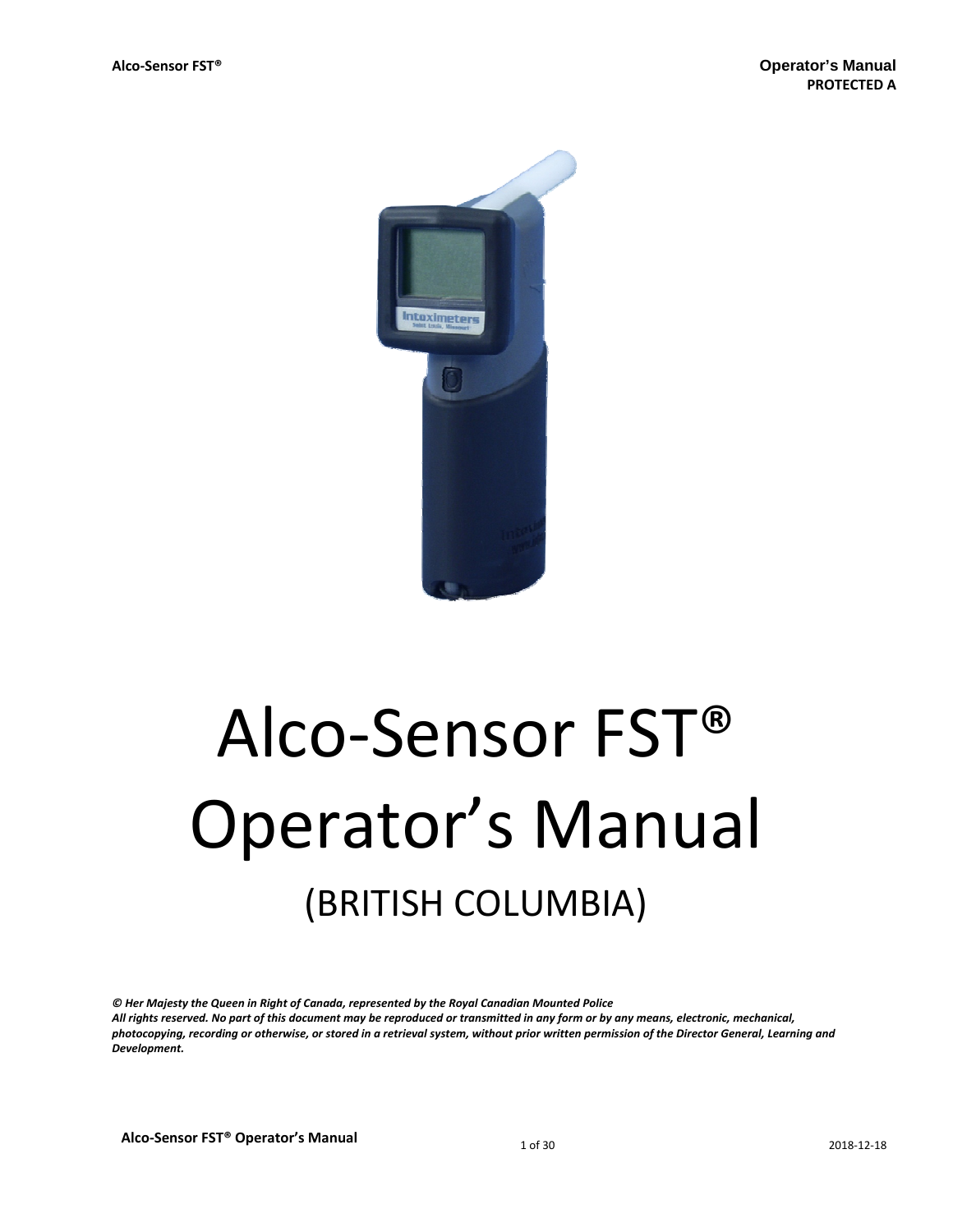## **NOTICE**

This manual has been prepared by the British Columbia Association of Chiefs of Police (BCACP), Impaired Driving Advisory Committee (IDAC) with representation from RCMP National Forensic Laboratory Services. The manual has been created from materials provided by Intoximeters Inc., the manufacturer of the **Alco‐Sensor FST®.** This manual conforms to British Columbia provincial standards and legislation and is provided to police officers undertaking **Alco‐Sensor FST®** operator training in British Columbia.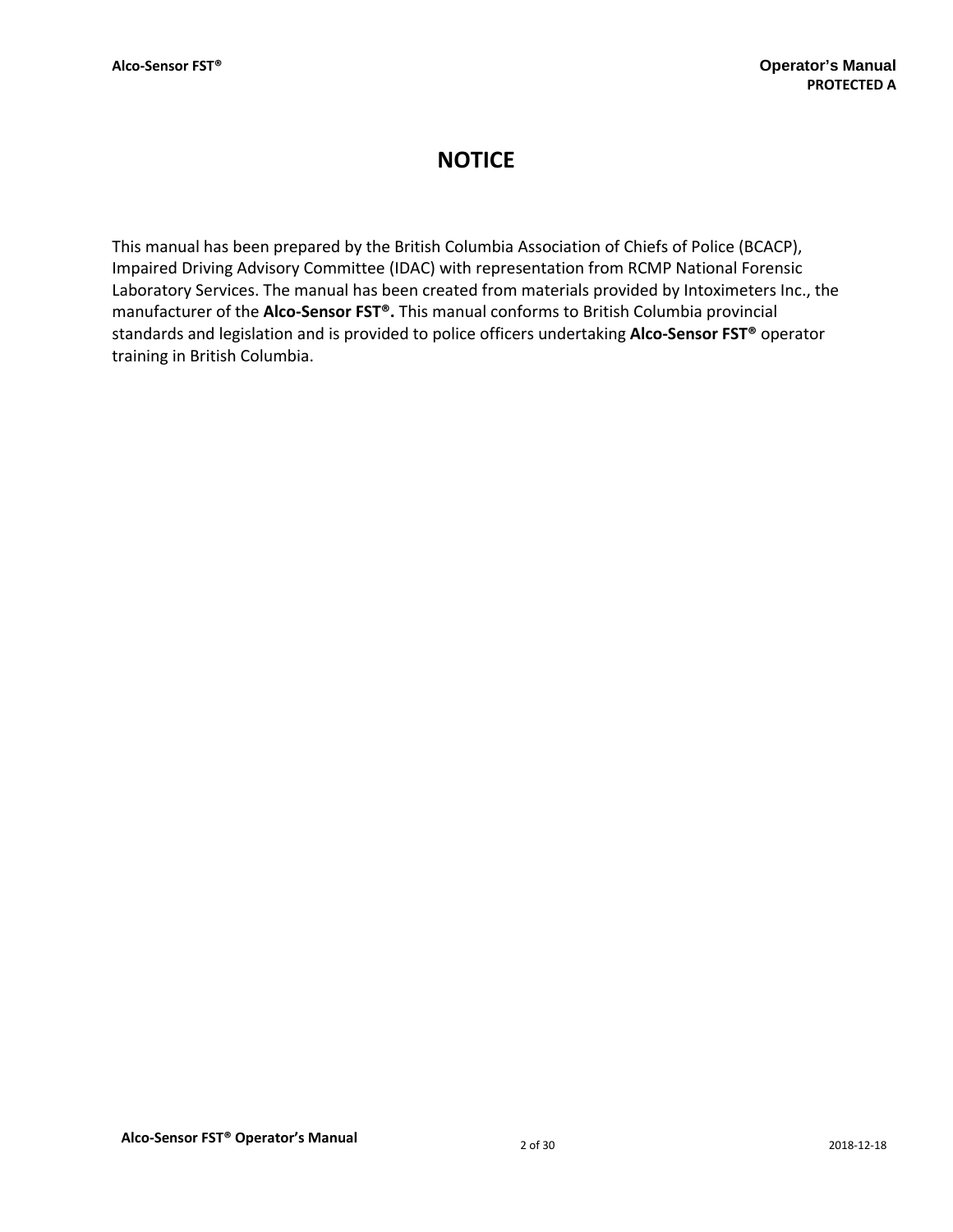## Table of Contents

| 1.0 |     |  |  |
|-----|-----|--|--|
| 2.0 |     |  |  |
|     | 2.1 |  |  |
|     | 2.2 |  |  |
|     | 2.3 |  |  |
|     | 2.4 |  |  |
|     | 2.5 |  |  |
|     | 2.6 |  |  |
| 3.0 |     |  |  |
|     | 3.1 |  |  |
|     | 3.2 |  |  |
|     | 3.3 |  |  |
|     | 3.4 |  |  |
| 4.0 |     |  |  |
|     | 4.1 |  |  |
|     | 4.2 |  |  |
|     | 4.3 |  |  |
|     | 4.4 |  |  |
|     | 4.5 |  |  |
|     | 4.6 |  |  |
| 5.0 |     |  |  |
|     | 5.1 |  |  |
|     | 5.2 |  |  |
|     | 5.3 |  |  |
|     | 5.4 |  |  |
|     | 5.5 |  |  |
| 6.0 |     |  |  |
| 7.0 |     |  |  |
| 8.0 |     |  |  |
|     | 8.1 |  |  |
|     | 8.2 |  |  |
|     | 8.3 |  |  |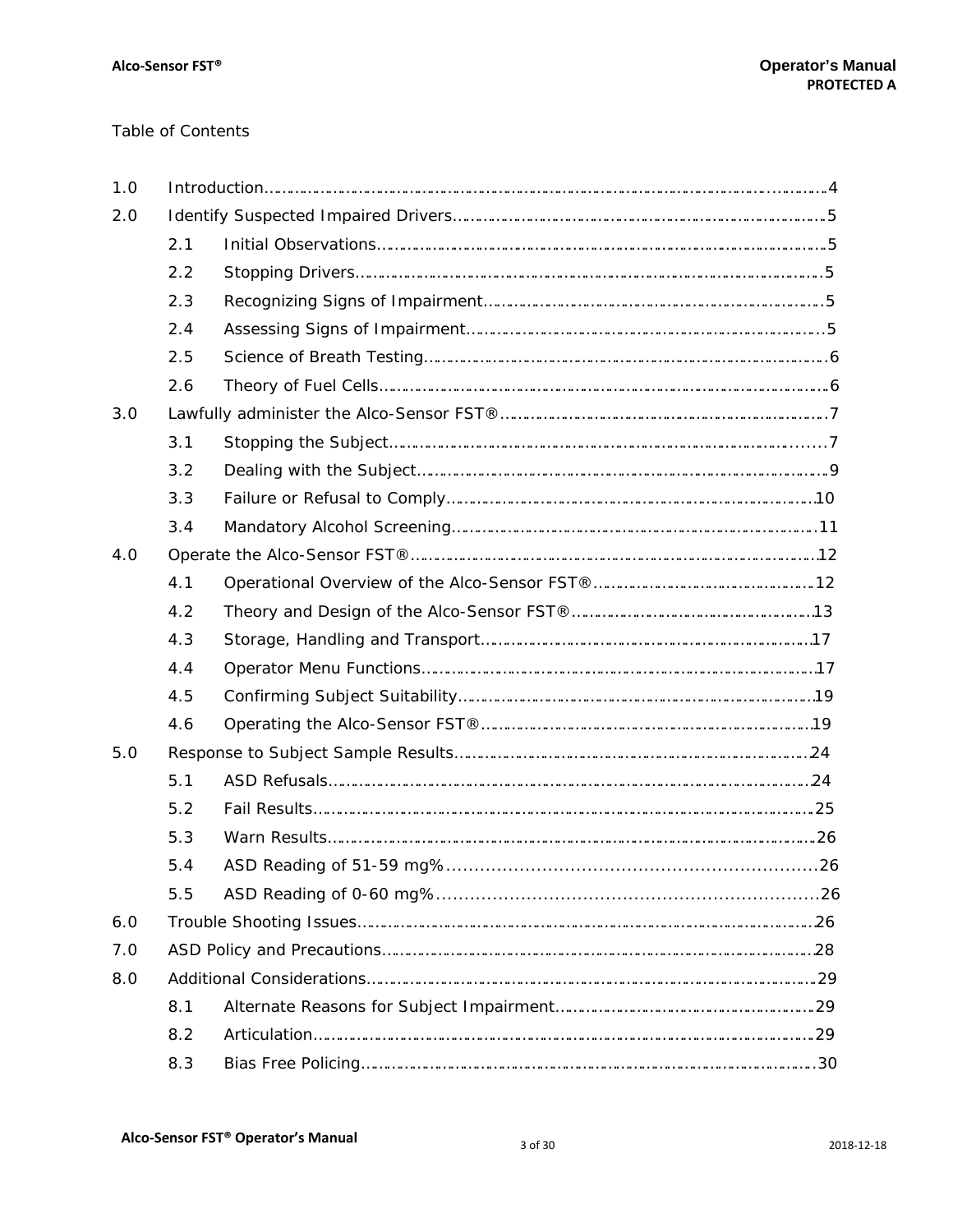## **1.0 Introduction**

Impaired driving is the leading cause of criminal death in Canada.<sup>1</sup> This is a preventable tragedy and the key to success is ensuring our response to impaired driving is swift, certain and significant.

The nature of alcohol impairment presents serious challenges. The first is that individuals have a wide range of tolerance to alcohol and detecting a person whose ability to operate a motor vehicle is impaired is easier said than done. Since police often have a brief observation period and limited interaction with the subject, discovering impaired drivers can be very challenging.

A study conducted in Florida demonstrated even senior and motivated officers missed 2/3 of all impaired drivers at a check stop because of the wide range of tolerance to alcohol and because officers have only a brief observation and limited interaction with the stopped drivers.

This is why the Approved Screening Device (ASD) was created. The ASD gives police a scientific and reliable method for quickly determining, with certainty, whether a person's blood alcohol concentration (BAC) meets‐or‐exceeds 80 milligrams of alcohol in 100 millilitres of blood (mg%).

The use of ASDs in Canada is governed by the *Criminal Code*. Although this manual deals with the Alco‐Sensor FST®, the law and policy are the same for all ASDs.

The *Criminal Code* sets the legal parameters for blood alcohol concentration as well as making it illegal to drive while impaired by alcohol or a drug. Section 320.14 of the *Criminal Code* describes the "who", "what", "where" and "how" of the offense in these terms:

*320.14 (1) Everyone commits an offence who*

*(a) operates a conveyance while the person's ability to operate it is impaired to any degree by alcohol or a drug or by a combination of alcohol and a drug;*

*(b) subject to subsection (5), has, within two hours after ceasing to operate a conveyance, a blood alcohol concentration that is equal to or exceeds 80 mg of alcohol in 100 mL of blood;*

Before any screening device can be used, it must be approved by the Attorney General of Canada for use and appear in the Approved Screening Devices Order. The Alco‐Sensor FST® is included in this order and is, therefore, approved for use. For court purposes, the operator must know exactly which device and model was used and should always state that it was an "Approved Screening Device".

The Alco‐Sensor FST® was approved for use as a screening device in 2012. It is distributed in Canada by DAVTECH Analytical Services and is manufactured by Intoximeters Inc. of St. Louis, Missouri. Upon successful completion of this course, you will be qualified to use this ASD to investigate impaired driving offences.

1

<sup>1</sup> source: http://www.statcan.gc.ca/pub/85‐002‐x/2013001/article/11739‐eng.pdf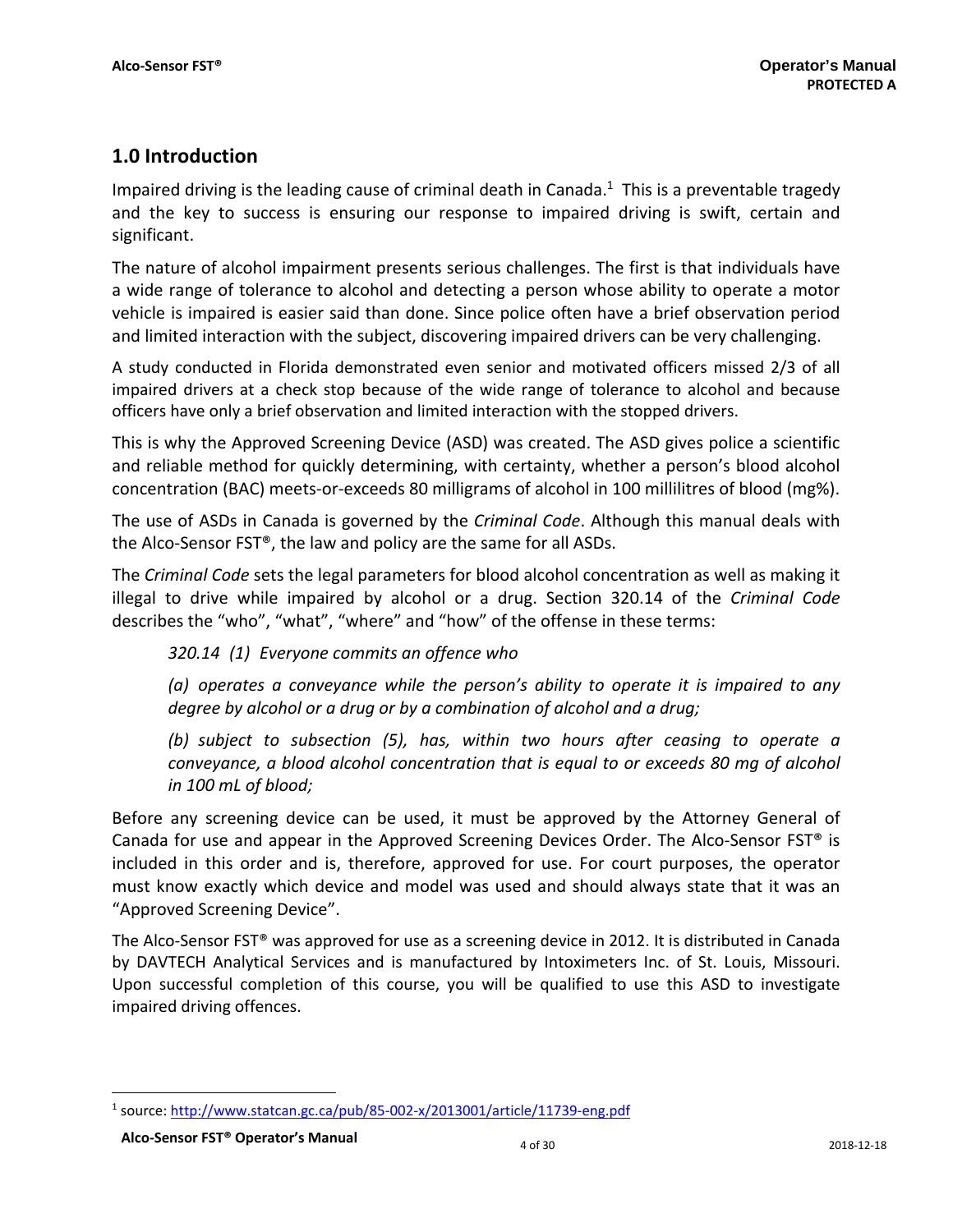## **2.0 Identify Suspected Impaired Drivers**

## **2.1 Initial Observation**

The initial observation of vehicular operation begins when the officer first notices the vehicle and/or the driver. If the initial observation discloses vehicle maneuvers or human behaviors that may be associated with alcohol influence, the officer may develop an initial suspicion of impaired driving.

## **2.2 Stopping Drivers**

Provincial and/or federal legislation provide police with the authority to stop a vehicle.

## **2.3 Recognizing Signs of Impairment**

Once the traffic stop has been initiated, the officer must closely observe the driver's actions and vehicle maneuvers during the stopping sequence. Significant evidence of alcohol influence may become apparent during the vehicle stop. Drivers impaired by alcohol and/or other drugs may respond in unexpected and dangerous ways.

## **2.4 Assessing Signs of Impairment**

Alcohol is a central nervous system depressant and as such, slows down the activity of the brain and spinal cord. Impairment refers to a deterioration of sensory and mental functions to such an extent as to make the operation of a motor vehicle unsafe. Impaired drivers have a deterioration of vision and fine motor co-ordination, decreased comprehension and judgment, lessened attentiveness and a decreased rate of information processing. Drivers who are impaired by alcohol may display the following driving behaviours: an inability to negotiate curves and turns successfully; an increase in reaction time; misjudge the distance between themselves and other vehicles; disregard for the rules of the road; increase in risk taking behavior; and difficulty in maintaining lane positions and appropriate speeds.

It is the consensus of the scientific community that all individuals are impaired in their ability to operate a motor vehicle with a blood alcohol concentration of 100 mg%.

Intoxication is an advanced state of impairment in which the outward physical signs of the deteriorating effects of alcohol are apparent. Intoxicated individuals may exhibit slurred speech, loss of balance, staggered gait, emotional disturbances and teary or overemotional behaviour.

Tolerance refers to the body's ability to withstand or resist the effects of alcohol, due to prior exposure. The degree of intoxication exhibited by an individual at a given BAC will depend on their level of tolerance to alcohol. Drinkers that have greater tolerance will appear less intoxicated compared to inexperienced drinkers that have consumed the same amount of alcohol. An experienced drinker may show no outward signs of impairment with a BAC of 100 mg%. However, their ability to safely operate a motor vehicle will still be impaired.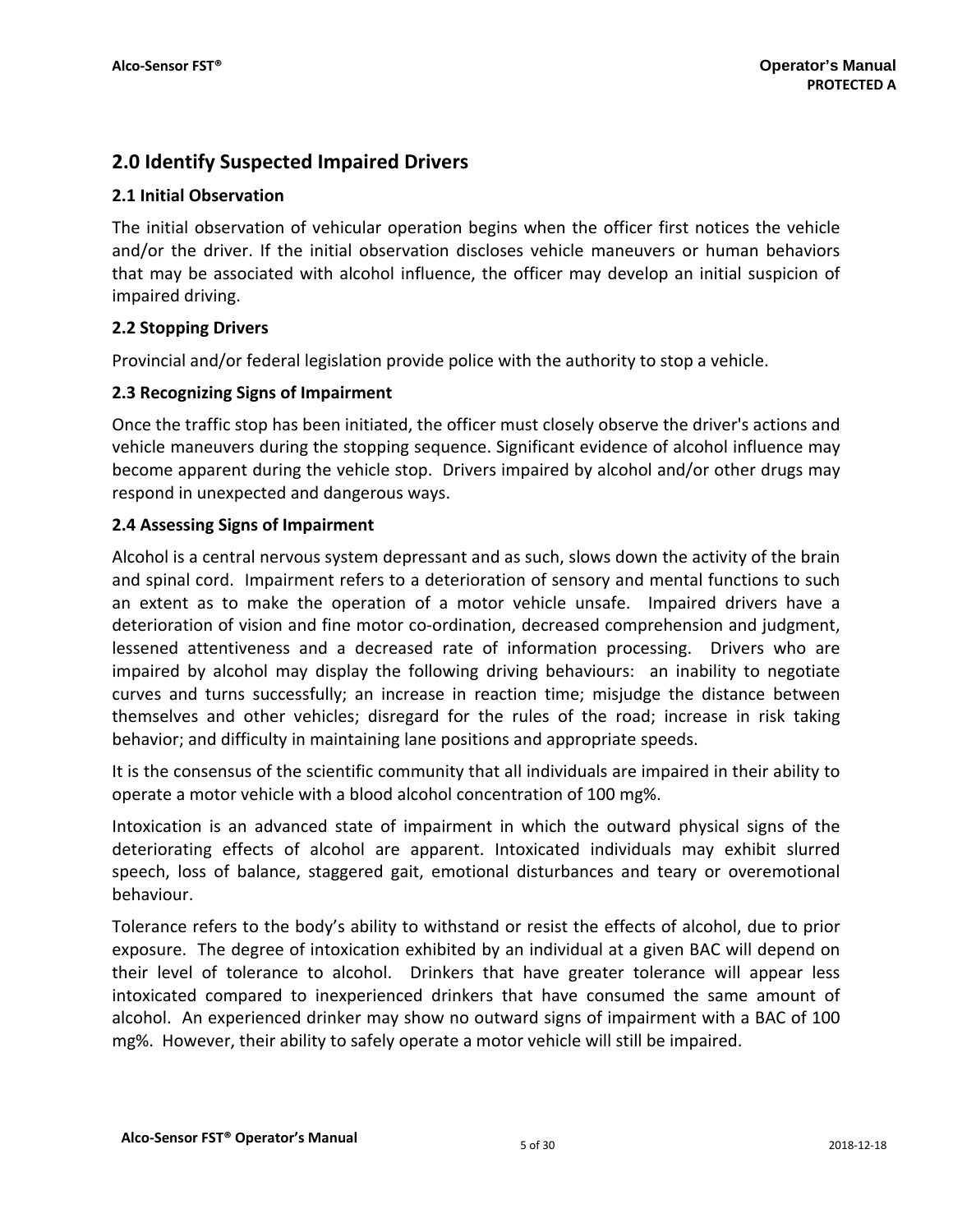## **2.5 Science of Breath Testing**

When a person consumes an alcoholic beverage, it passes from the mouth and esophagus to the stomach and small intestine, where it is absorbed into the blood stream. The absorption of alcohol is quite rapid, generally taking 20 to 30 minutes after consumption to reach the maximum reading. Absorption time may be affected by the type and amount of food in the stomach, the rate of alcohol consumption, the type of beverage consumed as well as some drugs, disease and emotional states. Once in the blood stream, the alcohol is distributed to all parts of the body including the lungs, brain and liver. It is the depressant action of alcohol in the brain that causes impairment and intoxication.

Elimination of alcohol begins immediately after it has entered the blood. Most of the alcohol (approximately 95%) is eliminated by metabolism in the liver. The remainder (approximately 5%) is excreted unchanged through breath and other body fluids. Unlike absorption, the elimination process is slow. The elimination rate ranges between 10 ‐ 20 mg% per hour for most of the population.

The basis for all breath test equipment is that alcohol is eliminated unchanged in the breath. There is a fixed and known relationship between the amount of alcohol in the breath and the amount of alcohol in the blood. This relationship (essentially the principle of breath testing) is:

*At 34oC, 2100 parts of deep lung air contains the same amount of alcohol as one part of blood.*

Using this ratio, it is possible to collect a measured volume of breath, analyze it for alcohol and convert the result to a blood alcohol concentration. This principle is used in all breath test instruments and screening devices operated in North America, including the Alco‐Sensor FST®. It should be noted that this ratio is lower than the actual ratio (2300:1) and so the results obtained through breath testing tend to underestimate the actual blood alcohol concentration.

## **2.6 Theory of Fuel Cells**

The Alco-Sensor FST® analyzes the amount of alcohol in a sample of breath by means of a fuel cell. A fuel cell is similar to a battery except that it requires a fuel (like alcohol) to make it produce a current. The current is produced by a chemical reaction that occurs when alcohol comes in contact with the fuel cell:

Alcohol ‐‐‐‐‐‐‐‐‐> Acetic Acid + Electrons ‐‐‐‐‐‐‐‐‐‐‐‐> CO2 + O2 + H2O

The current is produced when electrons are generated in the above reaction. The more alcohol there is in a breath sample, the more electrons are produced causing a stronger current and subsequently, a higher reading.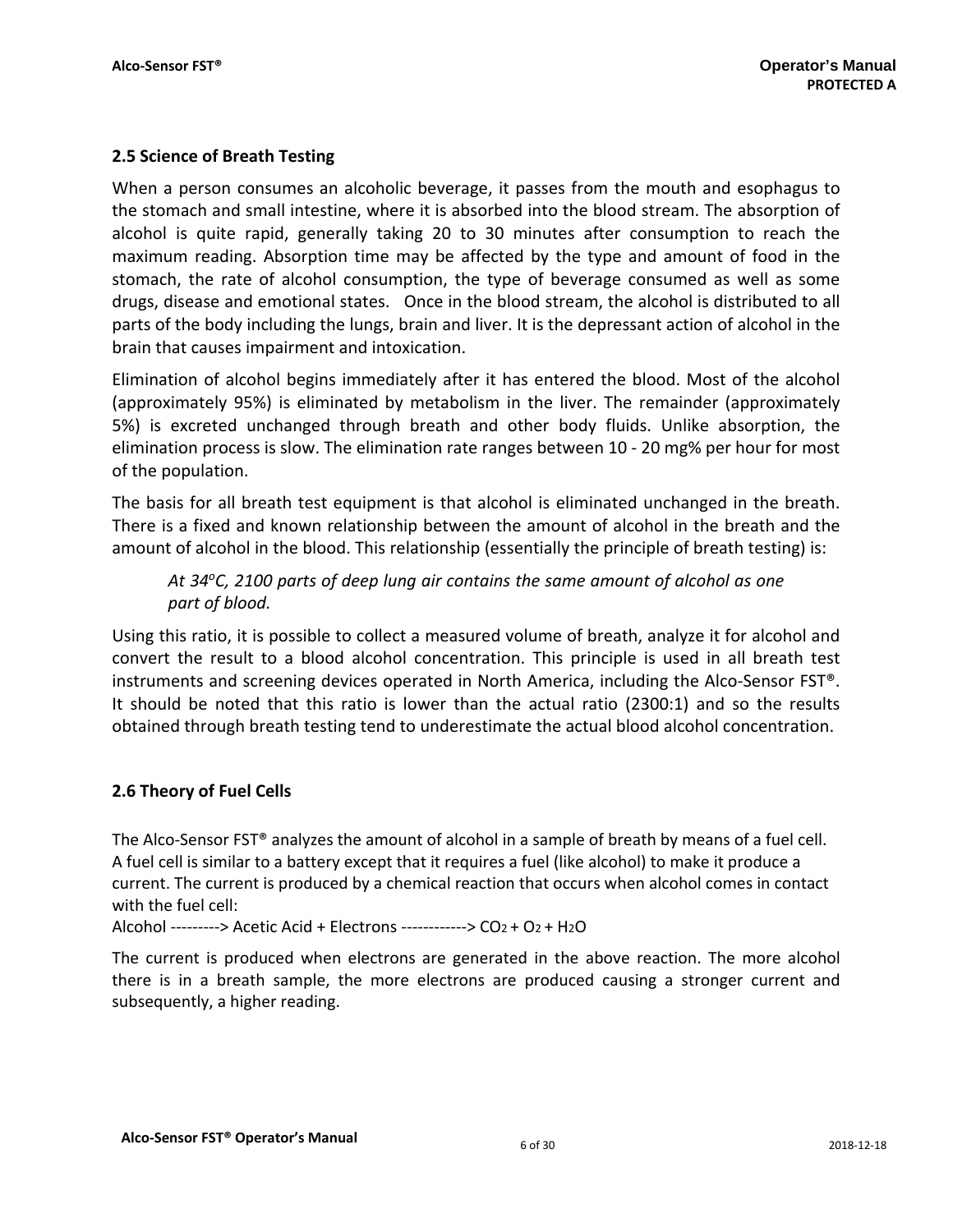## **3.0 Lawfully Administer the Alco‐Sensor FST®**

## **3.1 Stopping the Subject**

Police may stop a driver to check the license, registration, insurance, mechanical condition of the vehicle, or to check the sobriety of the driver. An ASD is an important tool police can use to help evaluate driver sobriety.

In order to use an ASD lawfully an officer must comply with section 320.27 of the *Criminal Code*. An ASD demand may be made when the officer has reasonable grounds to suspect that the person has alcohol in their body and the person has been operating a conveyance within the preceding three hours.

> 320.27 (1) If a peace officer has reasonable grounds to suspect that a person has alcohol or a drug in their body and that the person has, within the preceding three hours, operated a conveyance, the peace officer may, by demand, require the person to comply with the requirements of either or both of paragraphs (a) and (b) in the case of alcohol or with the requirements of either or both of paragraphs (a) and (c) in the case of a drug:

(a) to immediately perform the physical coordination tests prescribed by regulation and to accompany the peace officer for that purpose;

(b) to immediately provide the samples of breath that, in the peace officer's opinion, are necessary to enable a proper analysis to be made by means of an approved screening device and to accompany the peace officer for that purpose;

(c) to immediately provide the samples of a bodily substance that, in the peace officer's opinion, are necessary to enable a proper analysis to be made by means of approved drug screening equipment and to accompany the peace officer for that purpose.

Reasonable suspicion may be formed when: an officer smells alcohol coming from the subject's breath, the subject admits to recent alcohol consumption, a witness observes the subject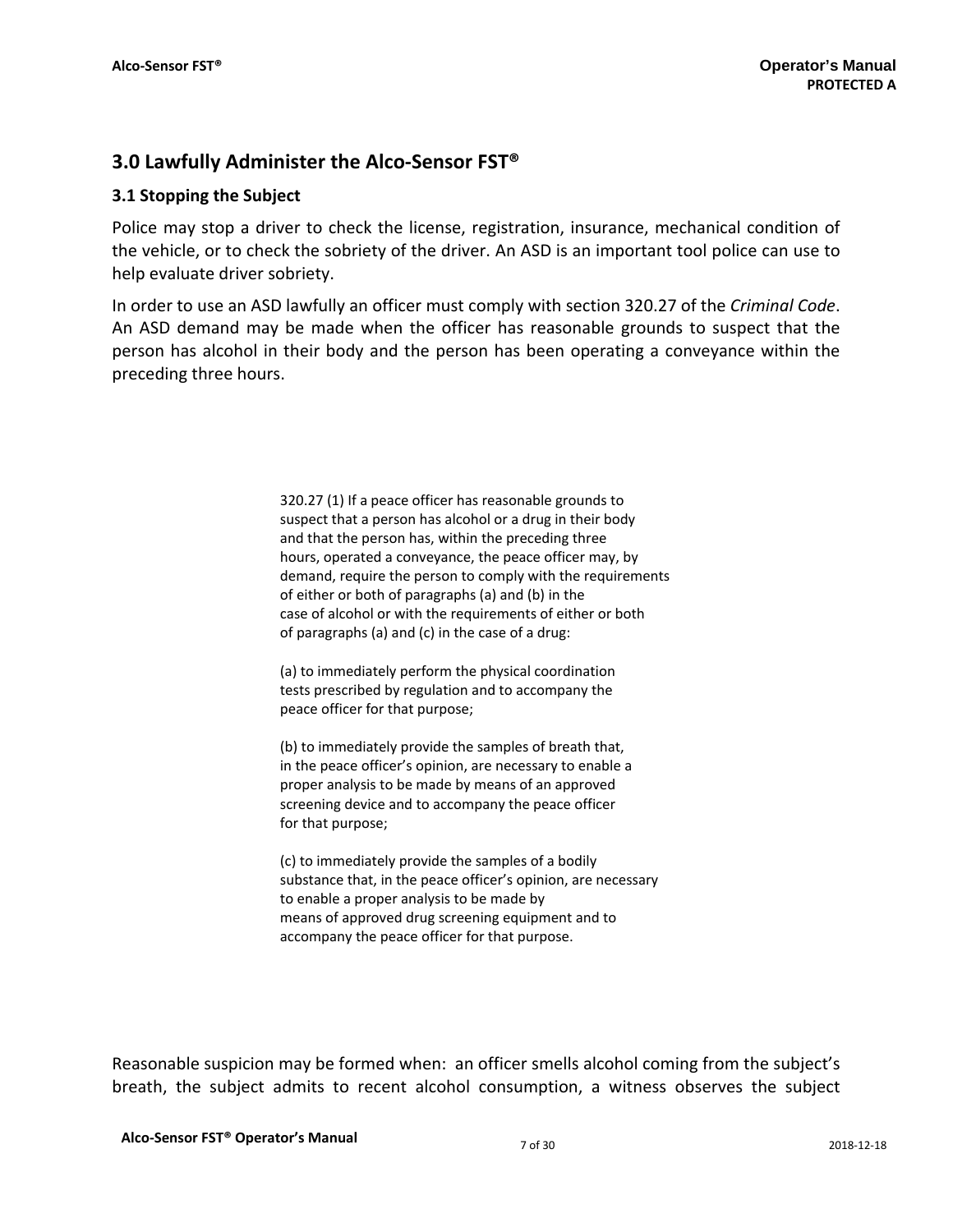consuming alcohol, an officer observes subject consuming alcohol, or any other combination of factors which reasonably support the suspicion.

## **An ASD should not be used if the officer already has formed the opinion that the subject's ability to drive is impaired by alcohol.**

Do not confuse the grounds for the ASD demand with the grounds for an evidentiary breath demand.

> 320.28 (1) If a peace officer has reasonable grounds to believe that a person has operated a conveyance while the person's ability to operate it was impaired to any degree by alcohol or has committed an offence under paragraph 320.14(1)(b), the peace officer may, by demand made as soon as practicable,

(a) require the person to provide, as soon as practicable,

(i) the samples of breath that, in a qualified technician's opinion, are necessary to enable a proper analysis to be made by means of an approved instrument,

or

(ii) if the peace officer has reasonable grounds to believe that, because of their physical condition, the person may be incapable of providing a sample of breath or it would be impracticable to take one, the samples of blood that, in the opinion of the qualified medical practitioner or qualified technician taking the samples, are necessary to enable a proper analysis to be made to determine the person's blood alcohol concentration; and

(b) require the person to accompany the peace officer for the purpose of taking samples of that person's

breath or blood.

Reasonable grounds for impairment are a much higher standard than a suspicion of alcohol in the body, and are generally formed with observations of intoxication (slurred speech, poor balance, staggering gait, confusion, disorientation, etc.) or of poor driving (excessively slow, fast or variable speeds, wide or narrow turns, weaving within and outside of the lane of travel, driving errors, etc.).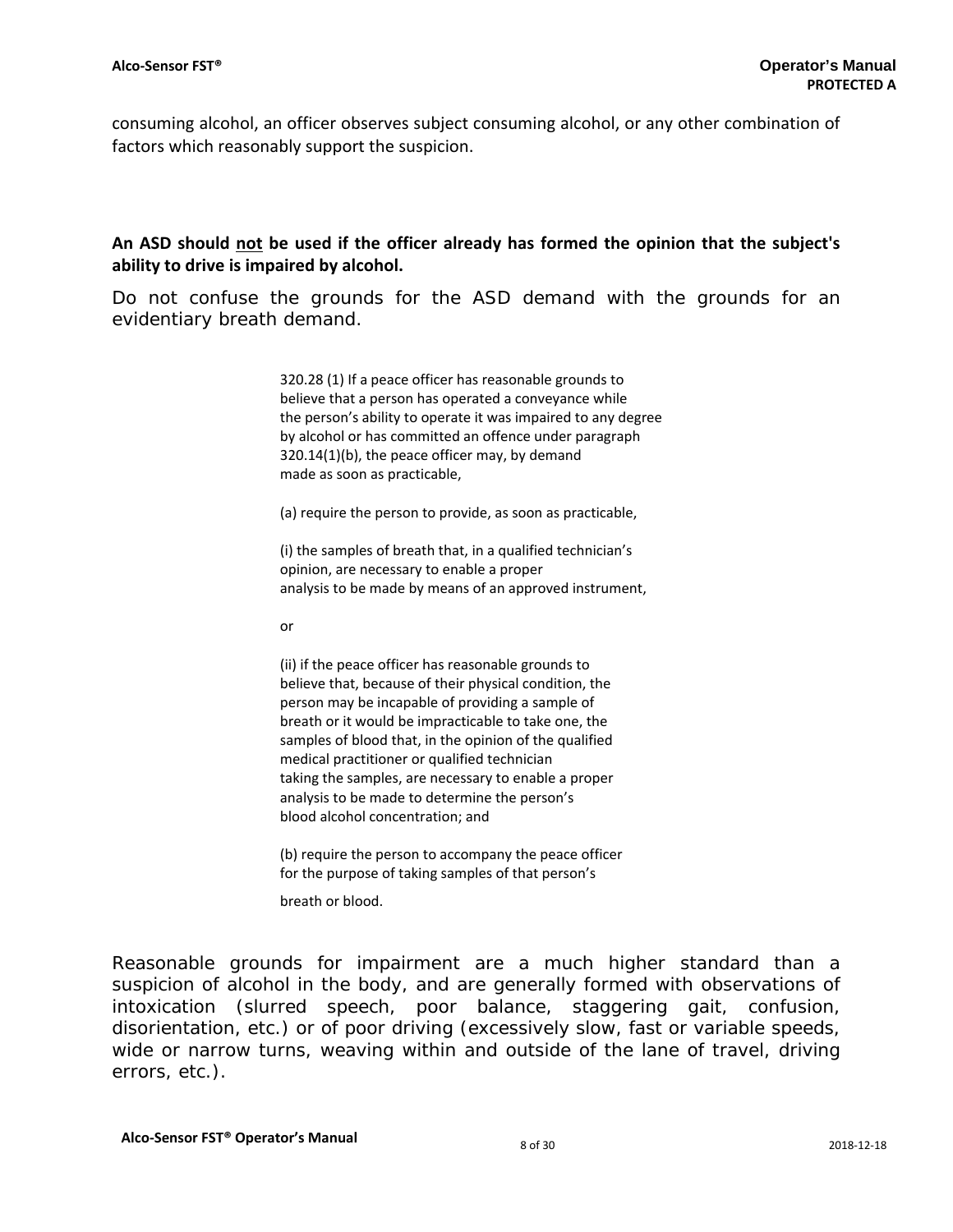## **3.2 Dealing with the Subject**

Section 320.27(1)(b) of the *Criminal Code* gives the peace officer the authority to demand a breath sample for analysis by an ASD on reasonable grounds to suspect that a person has alcohol in their body and that the person has, within the preceding three hours, operated a conveyance.

Section 320.27 also grants the officer the power to detain and ask the subject to accompany him/her for the purposes of administering the test. This authorizes the officer to remove the accused from the vehicle or move a short distance, if required for testing or safety reasons.

Timing is critical and the officer must make the demand promptly and administer the test without any avoidable delay. Failure to expedite the tests or explain delays will often lead to a *Charter* breach. Any delay in performing the ASD test must be explained to the subject. If a demand is made but the arrival of the ASD is delayed a right to counsel may arise and the driver should be informed of this right and given a reasonable opportunity to exercise this right. A general threshold for this time frame is fifteen minutes, but situational factors may further impact it.

ASD demands must be made "immediately" and without any delay. As soon as an officer has reasonable grounds to suspect alcohol being present in the subject's body, the officer must read the ASD demand verbatim as soon as practicable.

## **Approved Screening Device (ASD) DEMAND (Suspicion of Alcohol in Body) 320.27 (1) (b)**

I have reasonable grounds to suspect that you have, within the preceding three hours, operated a conveyance (namely (pick one) a motor vehicle, a vessel, an aircraft or railway equipment) with alcohol in your body. In accordance with the provisions of the Criminal Code, I hereby demand that you provide a sample of your breath, immediately, suitable for analysis using an approved screening device and to accompany me for the purpose of enabling such samples to be taken. Do you understand?

There is no right to counsel prior to providing a breath sample into an ASD. Compliance with an ASD demand is considered a detention. However, it has been deemed a reasonable detention in the interest of public safety. The test is to be conducted as soon as practicable and any delays must be explained to the subject.

The full and proper name of the ASD you are using (Alco-Sensor  $FST^{\circledast}$ ) as well as the serial number of the device should be recorded in your notes.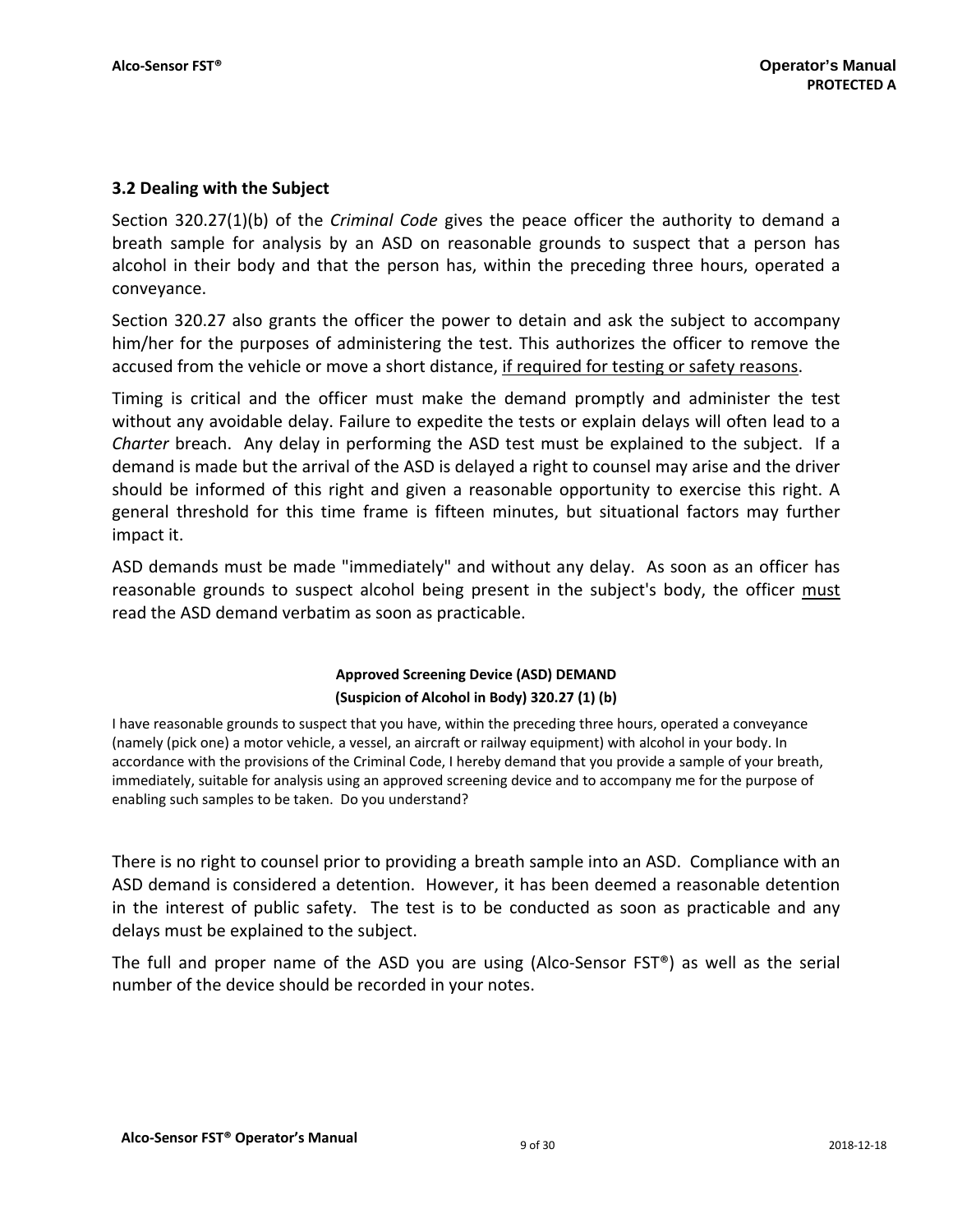## **3.3 Failure or Refusal to Comply**

Section 320.15 of the *Criminal Code* applies to the failure or refusal to comply with a demand for an ASD test, approved instrument test or blood sample. Each refusal case is unique. The offence is complete and the subject may be charged with refusal when:

- The officer has properly and fully explained the demand, and
- The subject has been given a reasonable opportunity to comply, and
- The officer has received an unequivocal refusal (by statement or conduct), or
- The subject fails to provide a suitable sample and the officer is of the opinion they are capable of doing so.

If a subject refuses the Alco-Sensor FST® by failure to provide a sample, they should be charged with refusal. In such a case, it is critical that the officer document why they felt the subject was refusing. For example, if they start blowing and then stop, if they continually take their lips off the mouthpiece, if they start blowing out the side of their mouth, or if they put their mouth on the mouthpiece but don't blow any breath out of their mouth. All of these observations are to be documented in the officer's notes as the subject's actions constitute the refusal. It may be necessary to demonstrate to the subject how to provide a proper sample into the ASD and ask the subject if they understand. The officer may have to explain to the subject several times and in different ways on how to provide a proper sample. If a subject is charged with refusal by failure to comply, the mouthpiece is to be checked to ensure there are no blockages or obstructions preventing breath from flowing through it. The mouthpiece is to be retained as evidence. The officer should also provide a sample into the device to demonstrate that the device is capable of accepting a sample.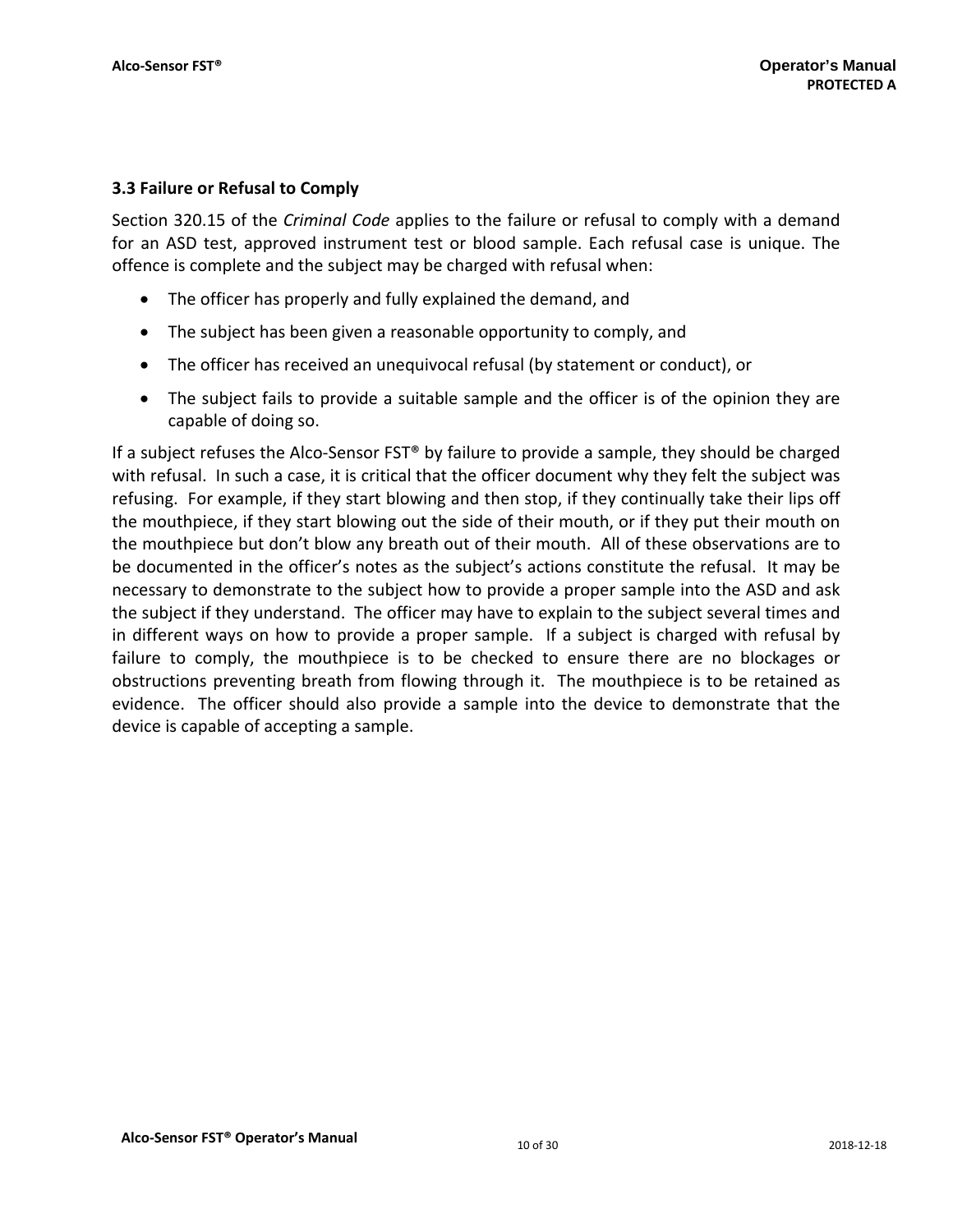## **3.4 Mandatory Alcohol Screening**

Section 320.27(2) of the *Criminal Code* provides peace officers the authority to demand samples of breath for analysis by an ASD without first requiring them to have reasonable grounds to suspect the subject has consumed alcohol. The peace officer needs to be in possession of an ASD, and must be dealing with the driver of a motor vehicle in "the course of the lawful exercise of powers under an Act of Parliament or an Act of a provincial legislature or arising at common law." This Section also requires the subject to accompany the peace officer for this purpose.

#### **Mandatory alcohol screening**

(2) If a peace officer has in his or her possession an approved screening device, the peace officer may, in the course of the lawful exercise of powers under an Act of Parliament or an Act of a provincial legislature or arising at common law, by demand, require the person who is operating a motor vehicle to immediately provide the samples of breath that, in the peace officer's opinion, are necessary to enable a proper analysis to be made by means of that device and to accompany the peace officer for that purpose.

While this Section does provide sweeping authority to demand a sample for analysis by an ASD, if the peace officer is able to demonstrate reasonable grounds to suspect the driver has consumed alcohol, it remains more appropriate to rely on 320.27(1)(b) than this authority, and for the peace officer to make notes of their observations accordingly. In the event a peace officer does rely upon the Mandatory Alcohol Screening authority to demand a breath sample, comprehensive notes are to be made, including the reason for the original detention, and any other potential indicia the officer observes that, while not rising to the point of "reasonable grounds to suspect", may suggest the consumption of alcohol or other intoxicants.

ASD demands must be made "immediately" and without any delay. The officer must read the ASD demand verbatim as soon as practicable.

## **Approved Screening Device (ASD) DEMAND (Mandatory Alcohol Screening) 320.27 (2)**

In accordance with the provisions of the Criminal Code and in the lawful execution of my duty, you are required to provide a sample of your breath into an approved screening device when operating a motor vehicle. I hereby demand that you provide a sample of your breath, immediately, suitable for analysis using an approved screening device and to accompany me for the purpose of enabling such samples to be taken. Do you understand?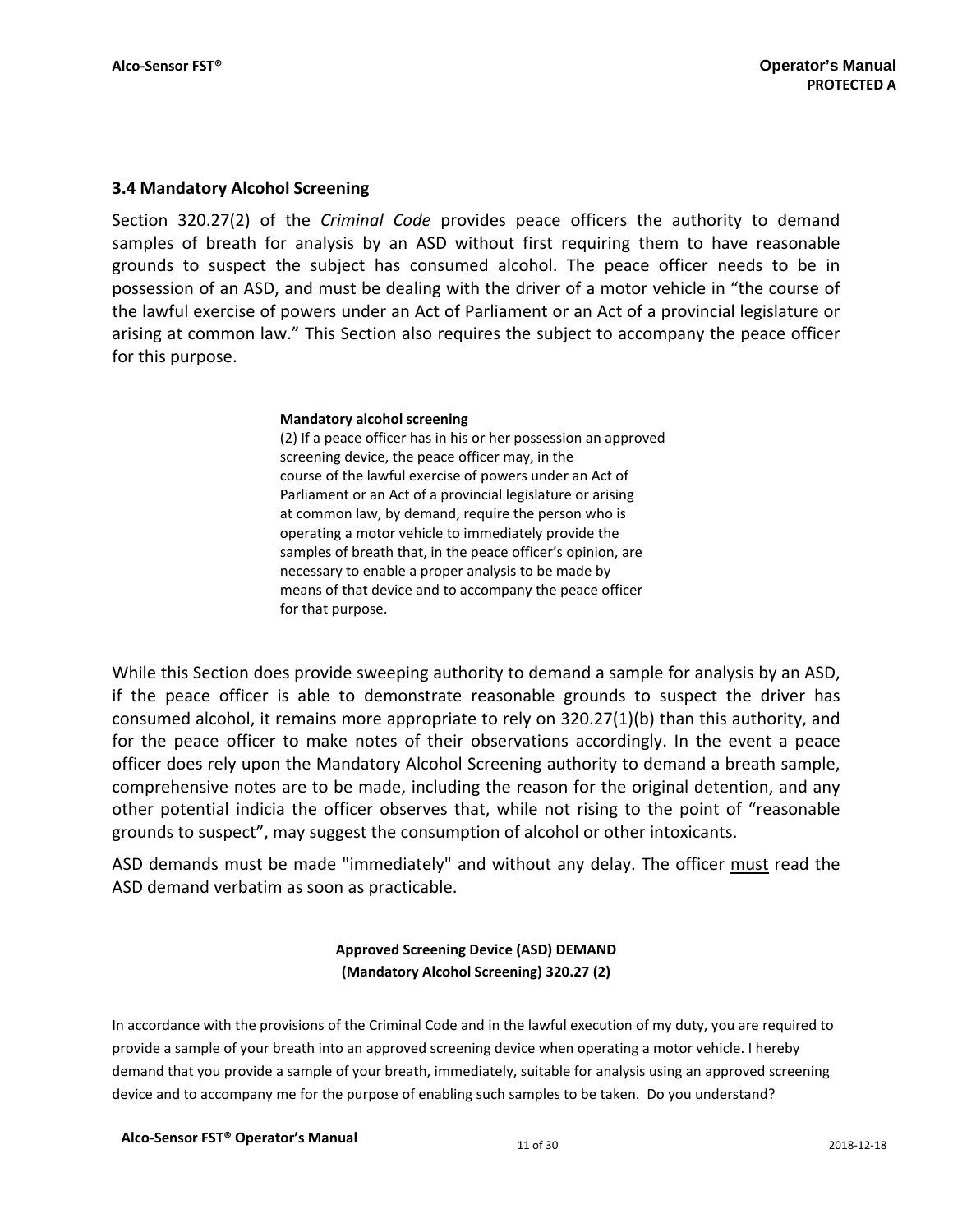## **4.0 Operate the Alco‐Sensor FST®**

## **4.1 Operational Overview of the ALCO‐SENSOR FST**®

It is imperative all ASD operators are able to adequately articulate how the device functions and to describe the correct sequence of messages displayed by the device, if called upon to give testimony in court. Although some messages are displayed only very briefly, failure to identify and articulate these messages can raise concerns about the proper operation of the device.

Commence a test by attaching a clean mouthpiece to the device. Insert the closed end of the mouthpiece into the mouthpiece channel, with the flat side of the mouthpiece downward and press the mouthpiece into position. The two holes on the underside of the mouthpiece will naturally align and attach to the appropriate ports of the Alco‐Sensor FST®.

Press the ON button (labeled with an "I" symbol within a diamond shape) located opposite the display for about one second so the display illuminates and an audible beep sounds. The backlight of the display is normally green for all functions but turns an amber color when displaying a **WARN** result, or a red color when displaying a **FAiL** result.

The test sequence starts by briefly indicating the device temperature and battery strength. The acceptable operating temperature of the device is ‐12°C to 55°C but the test sequence will automatically end if the temperature is not in the acceptable range or if the batteries are too weak to complete the test. There is no need to record this temperature.

Following the temperature and battery check, the display will show **BlNK** and perform a blank test to demonstrate the alcohol free status of the device. A blank result other than 0 mg% will generate a status message **NULL FAiL** and end the test sequence automatically, so there is no need to record the blank reading. A 0 mg% blank will allow the sequence to continue with **WAIT** appearing on the display while the sequence progresses automatically.

A double beep will sound when the device is ready to accept a sample of breath and there will be a small flashing icon of a person's head in the upper left corner of the display and the message **Blow**. The ASD operator should instruct the subject to "**take a normal breath in, seal your lips around the mouthpiece, and blow continuously through the mouthpiece until I tell you to stop".**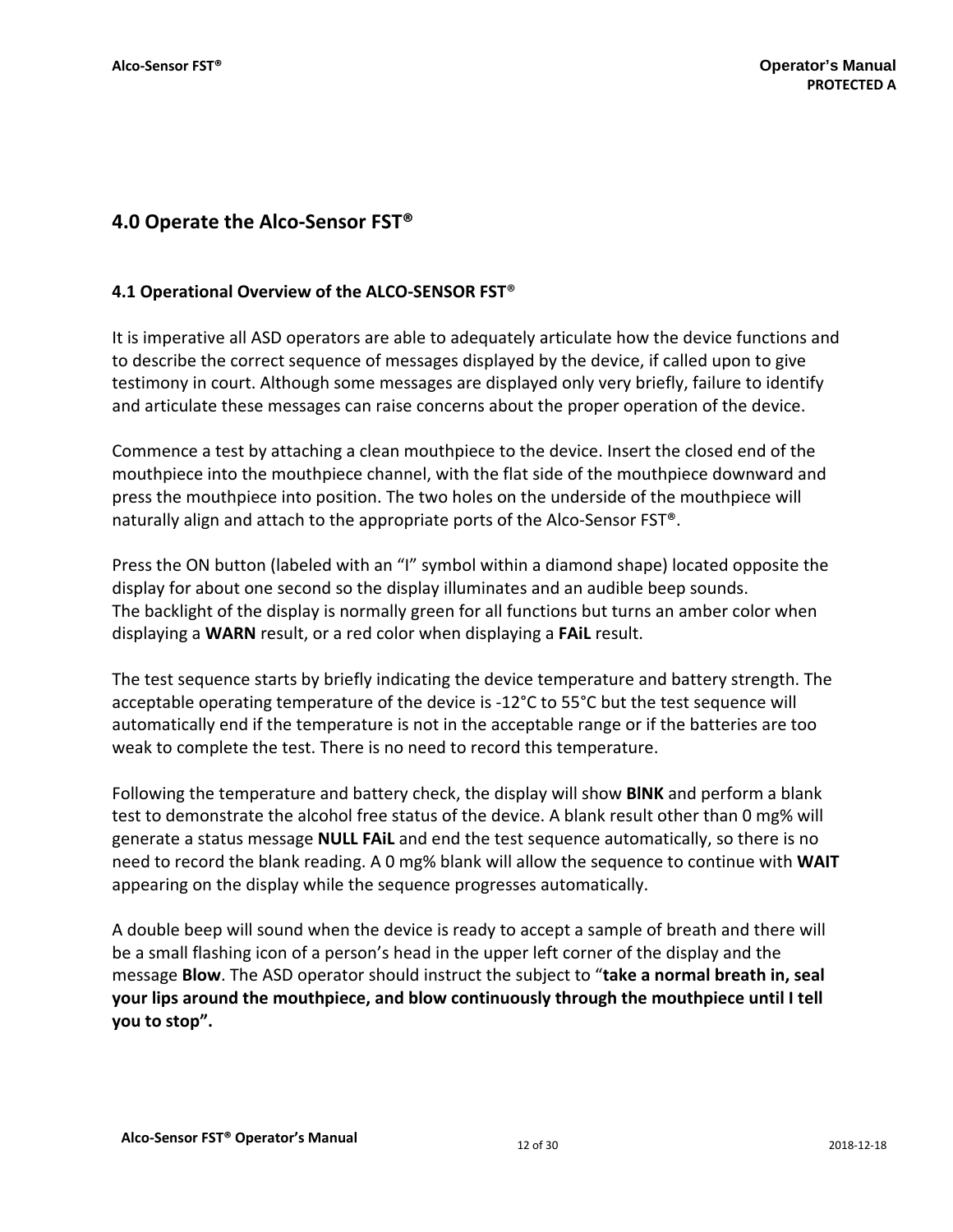The Alco-Sensor FST<sup>®</sup> has an automatic sampling system designed to ensure that a sample of deep lung air is obtained and analyzed. In order to trigger automatic sampling the subject must blow with a minimum flow rate, must produce a minimum breath volume and blow for a minimum duration. When the minimum flow rate is met a continuous tone will sound, the head icon will stop flashing, the message **Blow** will disappear, and one of three progressive dashes will appear to the right of the icon. If the subject continues to blow while exceeding the minimum flow rate two more dashes will appear to the right of the head icon.

If the subject stops blowing before the sampling requirements have been met, one of the four flow messages will appear and the device will re-cycle to allow a second attempt to provide a sample. After a very short wait the flashing head icon will reappear and the subject should be directed to blow again. The device will allow up to three attempts to provide a breath sample for each test sequence.

When all the sampling requirements are met there will be an audible click and the sample will be accepted and analyzed. The analysis of the breath sample usually takes less than 10 seconds to complete and there are three possible results:

| <b>Result displayed on screen</b> | BAC Level         |  |
|-----------------------------------|-------------------|--|
| <b>Digital Numerical Reading</b>  | 0 to 59 mg% $*$   |  |
| <b>WARN</b>                       | 60 to 99 mg%      |  |
| FAIL                              | 100 mg% or higher |  |

The test result will be displayed for about ten seconds and then the device will power off automatically. Show the reading to the subject. You can recall the test result using the menu function, LAST (see Alco-Sensor FST<sup>®</sup> Menu Functions on page 17).

## **4.2 Theory and Design of the Alco‐Sensor FST®**

The Alco-Sensor FST<sup>®</sup> contains a fuel cell sensor and an electrically operated sampling system. A pressure sensor in the device monitors breath flow and volume to determine when to capture a breath for analysis. While a subject is blowing and when deep lung breath is reached the sampling system is activated. A small, fixed volume of deep lung breath is drawn onto the surface of the fuel cell, any alcohol present in the sample is oxidized, generating a current. The resulting electric current is translated into a blood alcohol concentration and the result is displayed on the Alco‐Sensor FST® in blood alcohol concentration units of milligrams of alcohol in 100 milliliters of blood (mg%).

**Display** - The display and the back light turn on when the device is powered ON. Various commands and symbols appear on the display to direct the operator through the testing procedure and alert the operator of improper testing conditions detected by the system.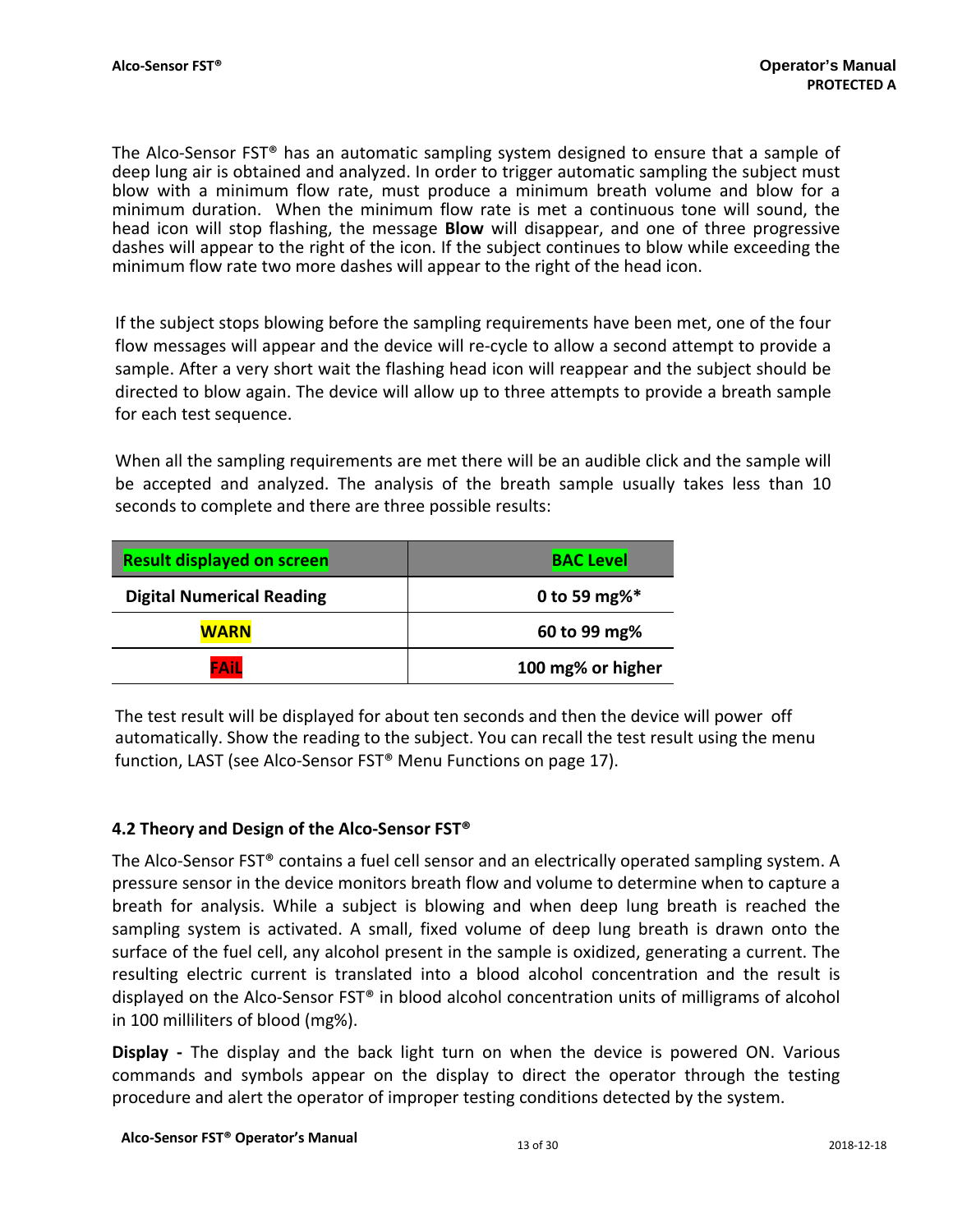**ON Button** - The ON button (labeled with an "I" symbol within a diamond shape) is the larger of the two buttons on the Alco-Sensor FST® case. This button is located opposite the display and will naturally rest under the operator's forefinger when holding the device. The primary function of the button is to turn the device ON, and this is accomplished by pressing the button down for one second. A beep and the display powering on will indicate that power up has been successful. (NOTE: If you want to illuminate the display, hold the ON button down for an extra second on power up or press the ON button at any point when the temperature is being displayed and the display will illuminate.)

*MENU/OFF* **Button ‐**  The MENU/OFF button (labeled with an "O" symbol) is located on the Alco-Sensor  $FST^{\circ}$  case beneath the display. Depressing it and holding it down for two seconds, during normal operation, will manually turn the device off. **NOTE**: The device does have an auto power down feature which powers the device down when it has not been used for a period of time.



## Alco-Sensor FST<sup>®</sup> - Nomenclature

Alco-Sensor FST<sup>®</sup> - Structure

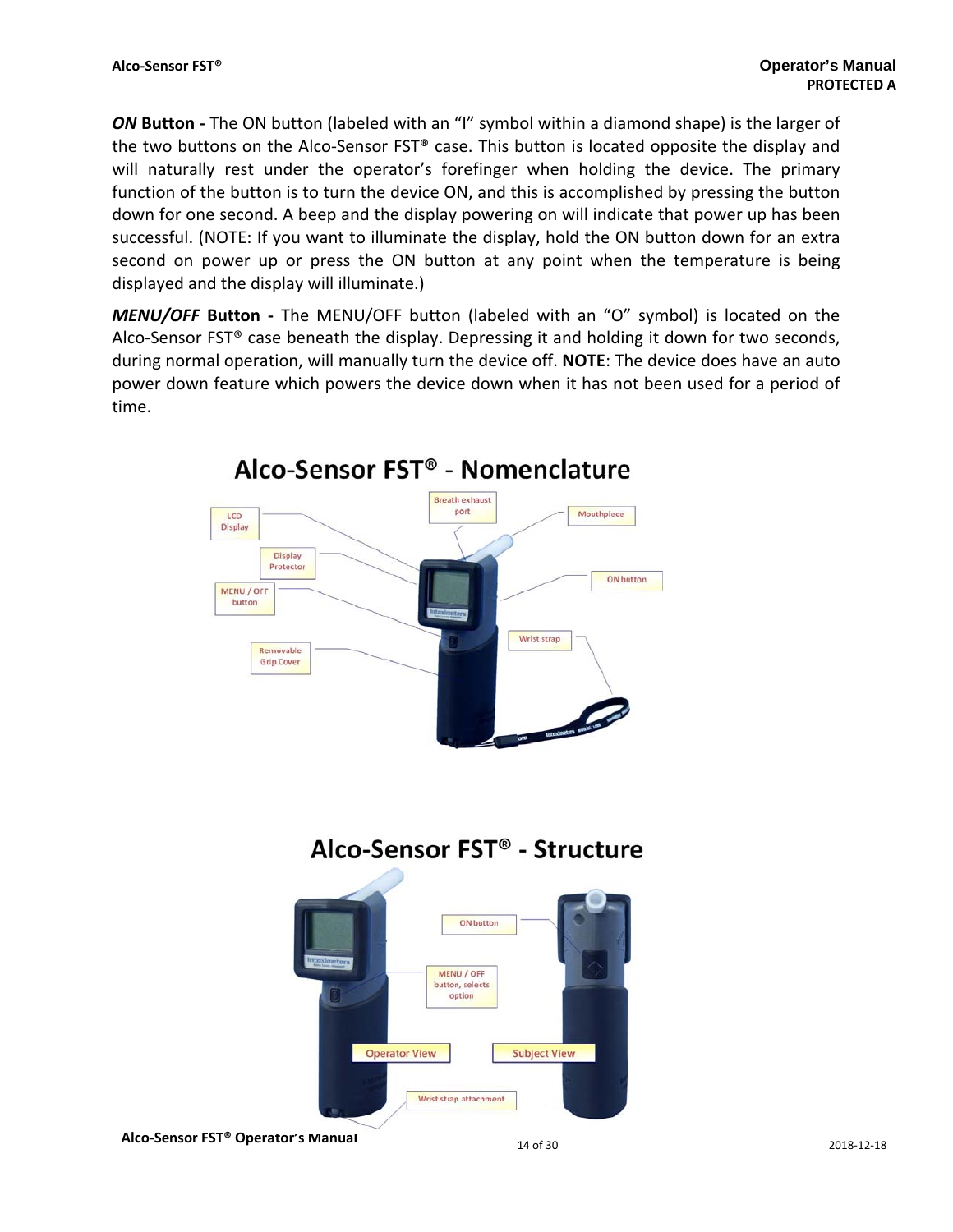## Alco-Sensor FST<sup>®</sup> - Structure



## Alco-Sensor FST<sup>®</sup> - Structure



Batteries - The battery cover is located on the base of the Alco-Sensor FST®. Two AA alkaline batteries should run well in excess of 1000 tests at room temperature. The device is reverse‐ polarity protected. Rechargeable batteries are not to be used.

If the Alco-Sensor FST® does not have sufficient battery power to perform a test, either the display will not power on or **BAT** will be displayed and testing will be disabled.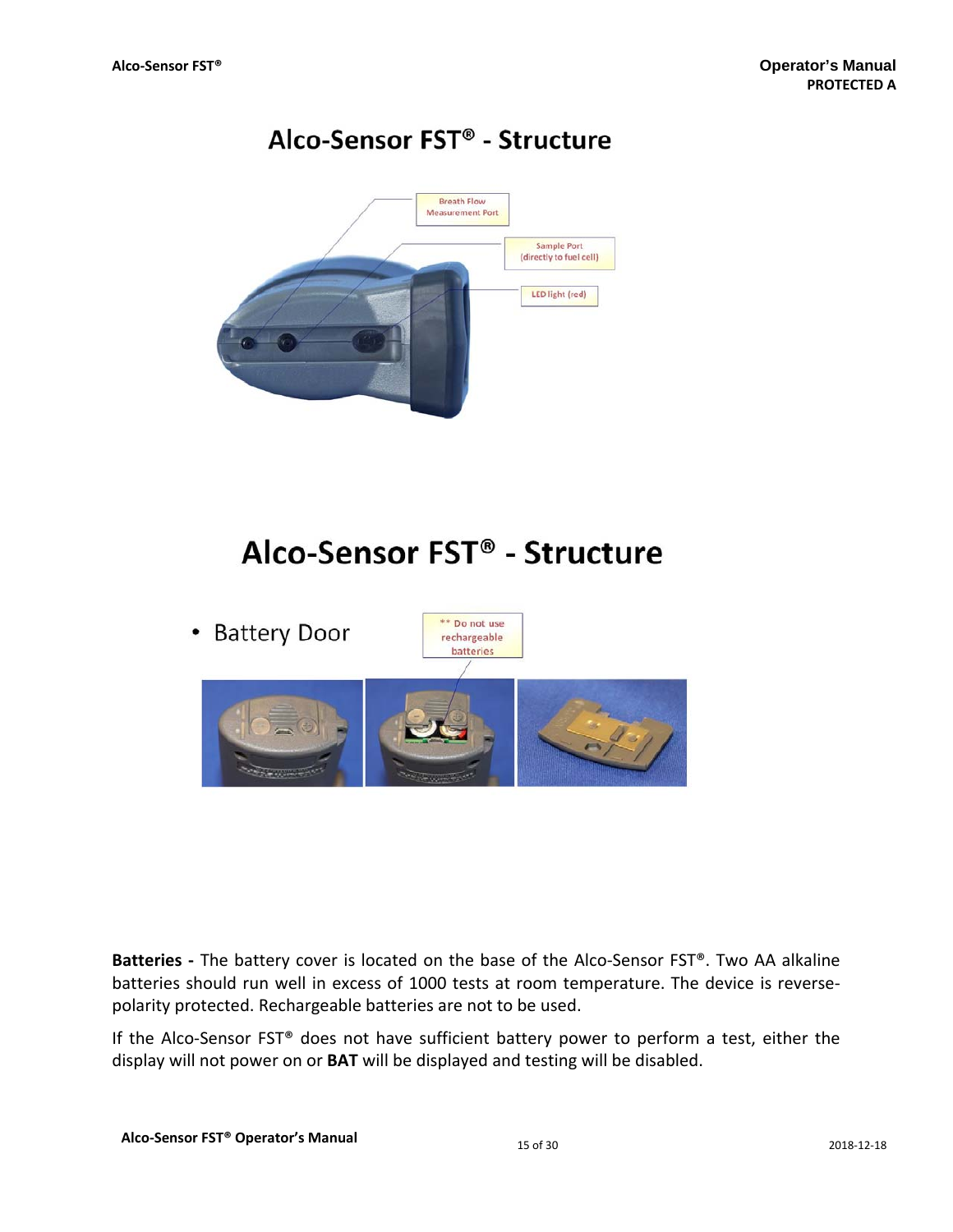In order to replace the batteries:

- 1. Remove rubberized grip.
- 2. Slide battery door open. It is located at the bottom of the Alco-Sensor FST®.
- 3. Remove both batteries.
- 4. Insert two new AA size alkaline batteries, ensuring polarity is correct.
- 5. Close battery door.
- 6. Replace rubberized grip.
- 7. Turn Alco-Sensor FST<sup>®</sup> ON to verify proper installation.

**NOTE**: If the batteries are replaced incorrectly, the device will not power ON. Immediately remove the batteries. An Alco‐Sensor FST® calibrator will be required to put the device back into service.

**Mouthpiece** - The mouthpiece is a critical portion of the sample assembly and specifically designed to be used with the Alco‐Sensor FST®. Inserting the closed end of the mouthpiece into the mouthpiece channel, with the flat side of the mouthpiece downward, and pressing down will place the mouthpiece into position. The two holes on the underside of the mouthpiece will naturally align and attach to the appropriate ports of the Alco‐Sensor FST®.

# Alco-Sensor FST® - Mouthpiece

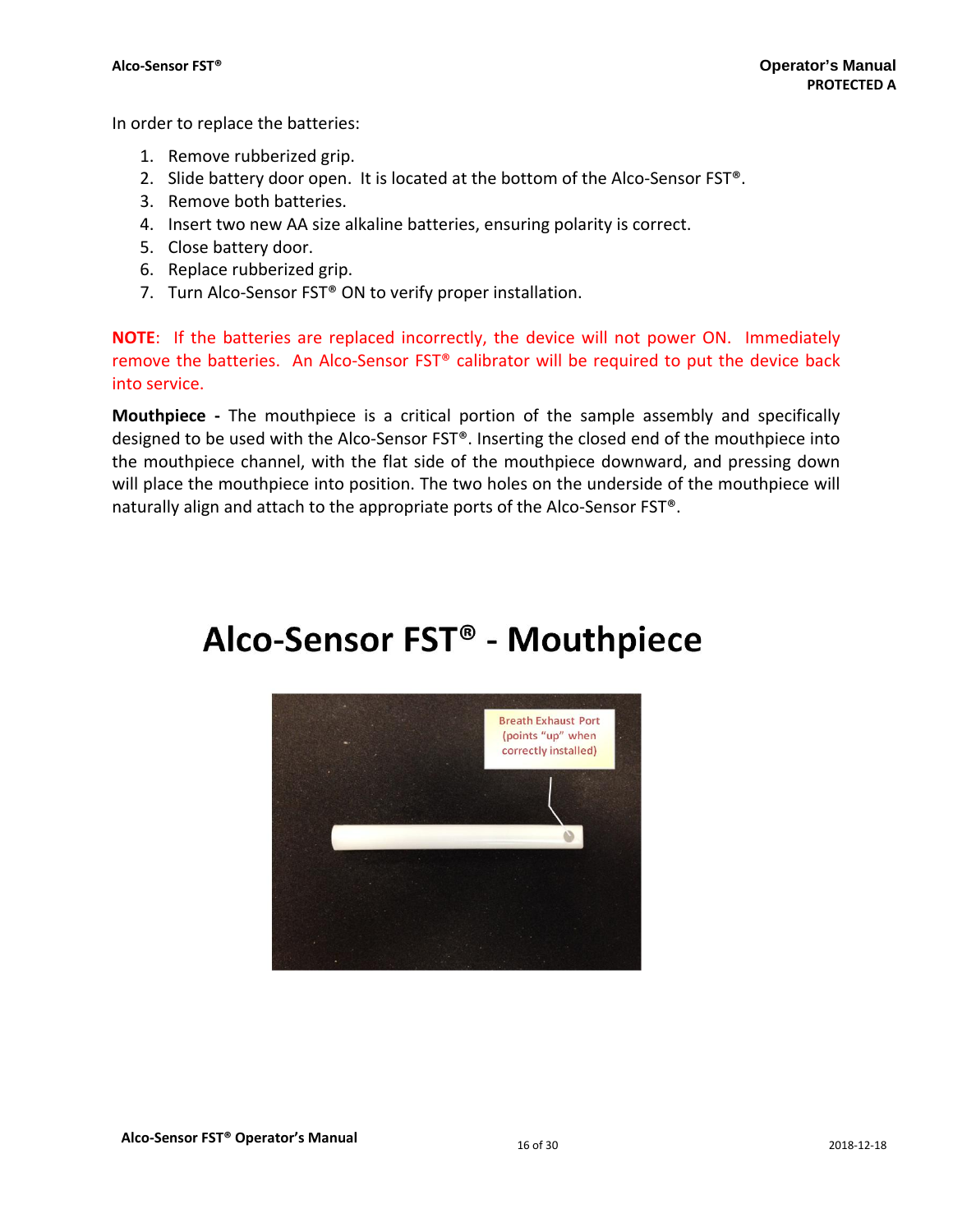# Alco-Sensor FST<sup>®</sup> - Mouthpiece



## **4.3 Storage, Handling and Transport**

The Alco-Sensor FST<sup>®</sup> has been designed to be carried and used by police officers under operational conditions. Normal physical shocks encountered in the policing environment will not generally be a problem.

In order to extend the life of the Alco-Sensor FST®, the following basic principles should be observed:

- Employ reasonable precautions against excessive shocks. For example, use the supplied wrist strap to ensure the Alco-Sensor FST<sup>®</sup> is not dropped during its use.
- When not in use, the Alco-Sensor FST<sup>®</sup> should be kept in its carrying case.
- At end of your shift, return the Alco-Sensor FST<sup>®</sup> to the office.
- Do not leave the Alco-Sensor FST<sup>®</sup> in the trunk of your vehicle.
- Ensure there are an adequate number of mouthpieces in the carrying case.
- Alco-Sensor FST<sup>®</sup> is to be sent for annual maintenance.

## **4.4 Operator Menu Functions**

- 1. Power the device on by first pressing and holding the MENU button, and simultaneously pressing the ON button.
- 2. Press the ON button to scroll through the entire menu. Press the MENU button to select an option.

Operators will see the entire menu; however, only the following functions can be accessed: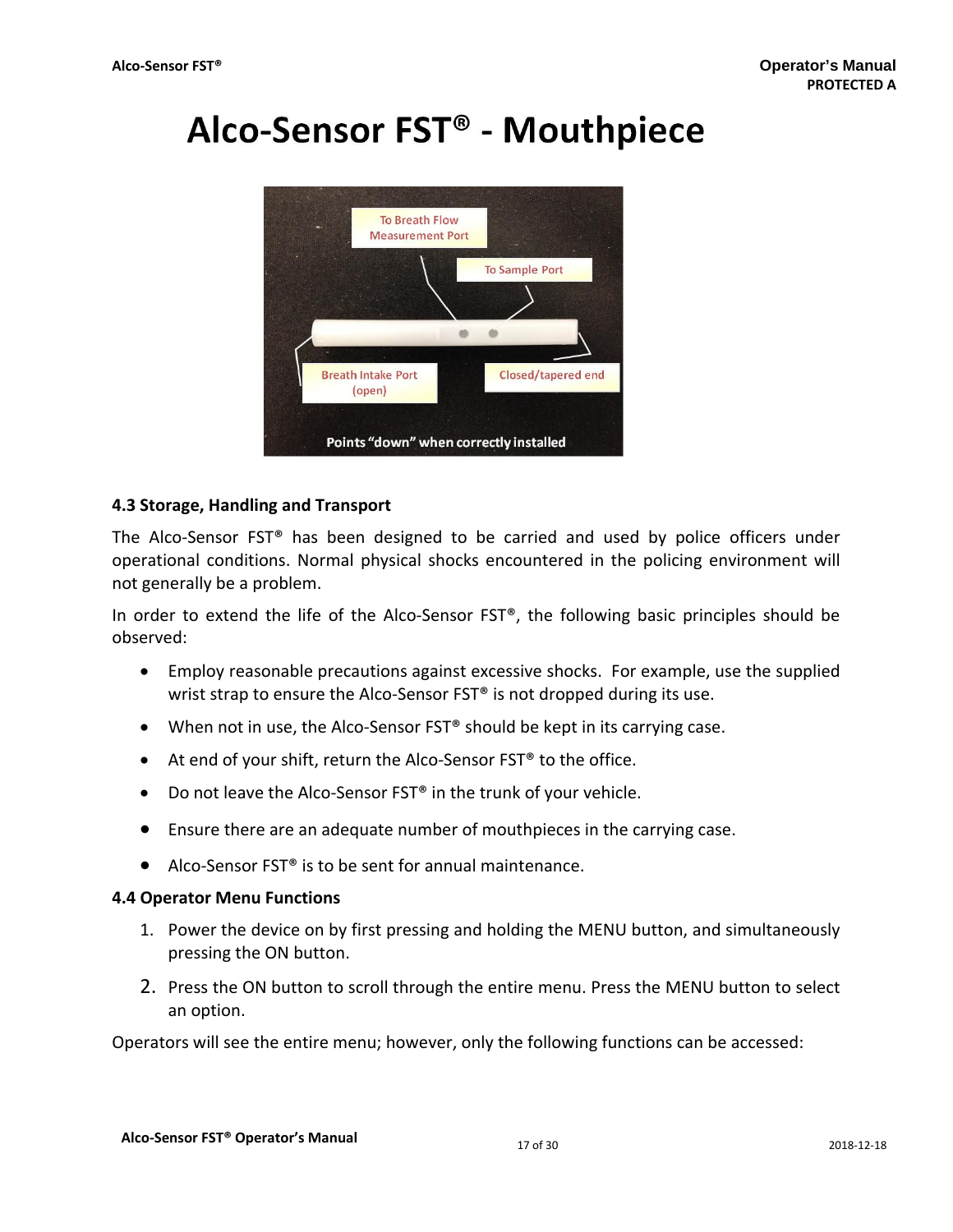## **LAST: Displays result of last test**



The display will show the **LAST** message, which is the first option in the function Menu.

The result of the last test will be displayed briefly (10 seconds) and then device will automatically turn off.



## **PAS: Initiates passive mode test**

**(***Not to be used for impaired driving investigations***)**



## **RBL: Initiates roadblock mode test**

## **(***Outside scope of this course***)**



Allows operation in a special mode used for rapid sampling of subjects, as in a roadblock/check stop scenario

## **CodE: Displays software version**



 Allows the operator to view the software and firmware versions of the device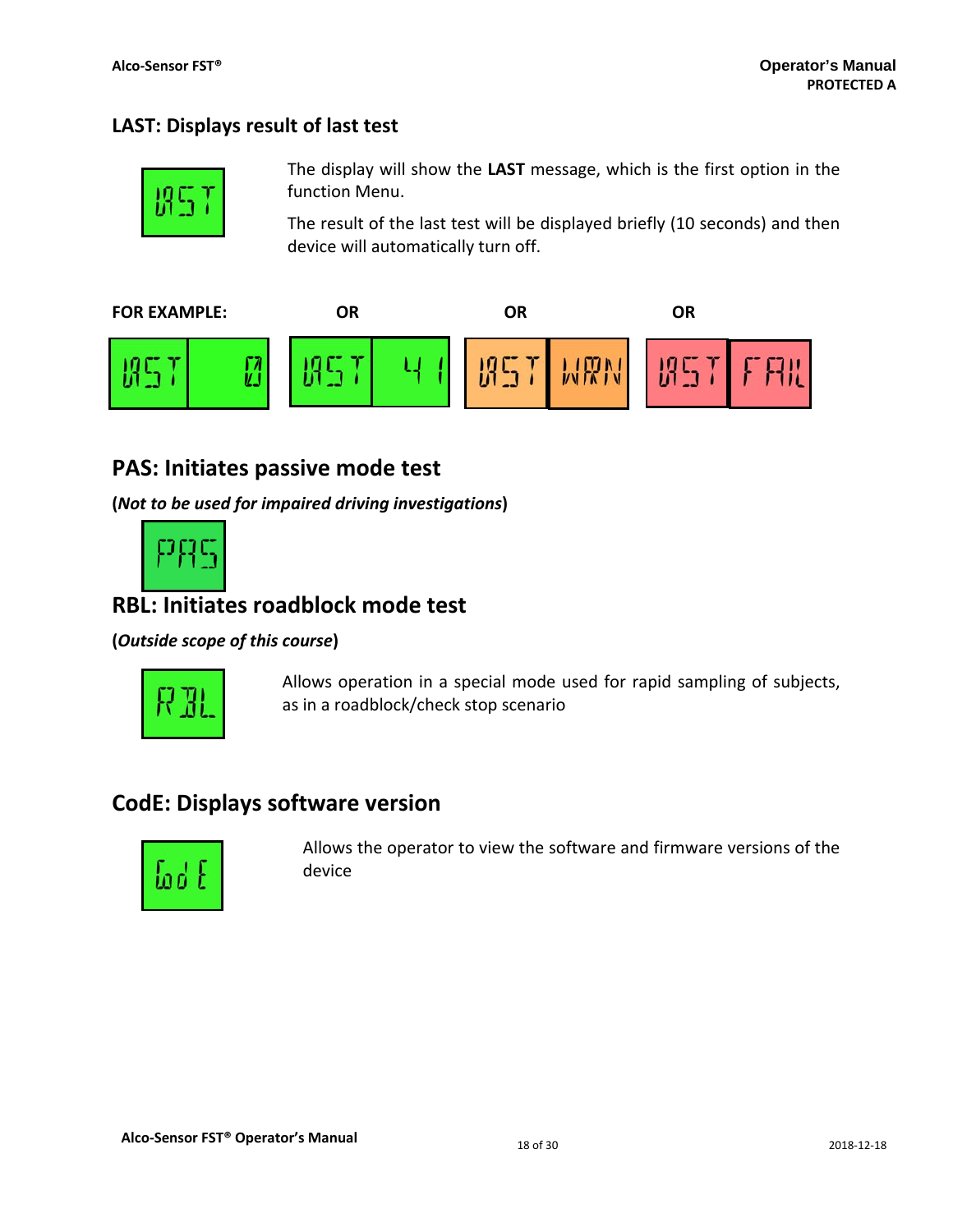## **4.5 Confirming subject suitability**

A test on a subject shall not be conducted until:

- 1. **15 minutes** after the time the officer believes alcohol has last been consumed
- 2. **5 minutes** after the time the officer believes anything has been taken by mouth
- 3. **5 minutes** after the time the officer believes anything has been smoked.

## **Mouth alcohol**

Mouth alcohol is residual alcohol remaining in the mouth from the recent consumption of an alcoholic drink, regurgitation of stomach contents containing alcohol, from a burp, belch or vomit, or recent use of mouthwash or breath fresheners containing alcohol. The concentration of alcohol in beverage alcohol or breath fresheners is much higher than in the breath of a person who has consumed alcohol. All deep lung breath samples originate in a lower part of the lungs and pass through the mouth before entering the Alco-Sensor FST<sup>®</sup>.

When mouth alcohol is present, the raw alcohol, because of its high concentration, adds more alcohol to the breath sample and produces a false high result. Mouth alcohol disappears rapidly, usually in 15 minutes or less. Prior to administering the breath test, ensure 15 minutes has passed from the time of the last drink. This will minimize the possibility of a falsely high Alco‐Sensor FST® result.

## **Objects in mouth**

It is important that neither cold nor hot beverages are placed in the mouth immediately prior to the breath test. A breath test subject may place objects in the mouth (e.g. *candy, coins, matches, gum*) in an attempt to avoid the test or alter the test results. If the subject has placed anything in their mouth have the subject remove the object from their mouth and/or stop drinking. Wait at least five (5) minutes for the mouth temperature to stabilize before taking a breath sample. A person can also choke on these objects making them unsafe.

## **Tobacco**

Under no circumstances should raw cigarette smoke be blown directly into the Alco‐Sensor FST®, as it may shorten the life of the fuel cell sensor. Tobacco smoke will damage the sensor.

## **4.6 Operating the Alco‐Sensor FST®**

**REMINDER**: Be aware of officer and subject safety at all times.

ASDs require a service check every year and a calibration check every 4 weeks (28 days). Operators should check both the service and calibration tags on the device before any intended use. If the current date is beyond the Service Expiry Date or the Calibration Expiry Date, you must not use the screening device. **Record the device serial number and expiry dates in your notebook.**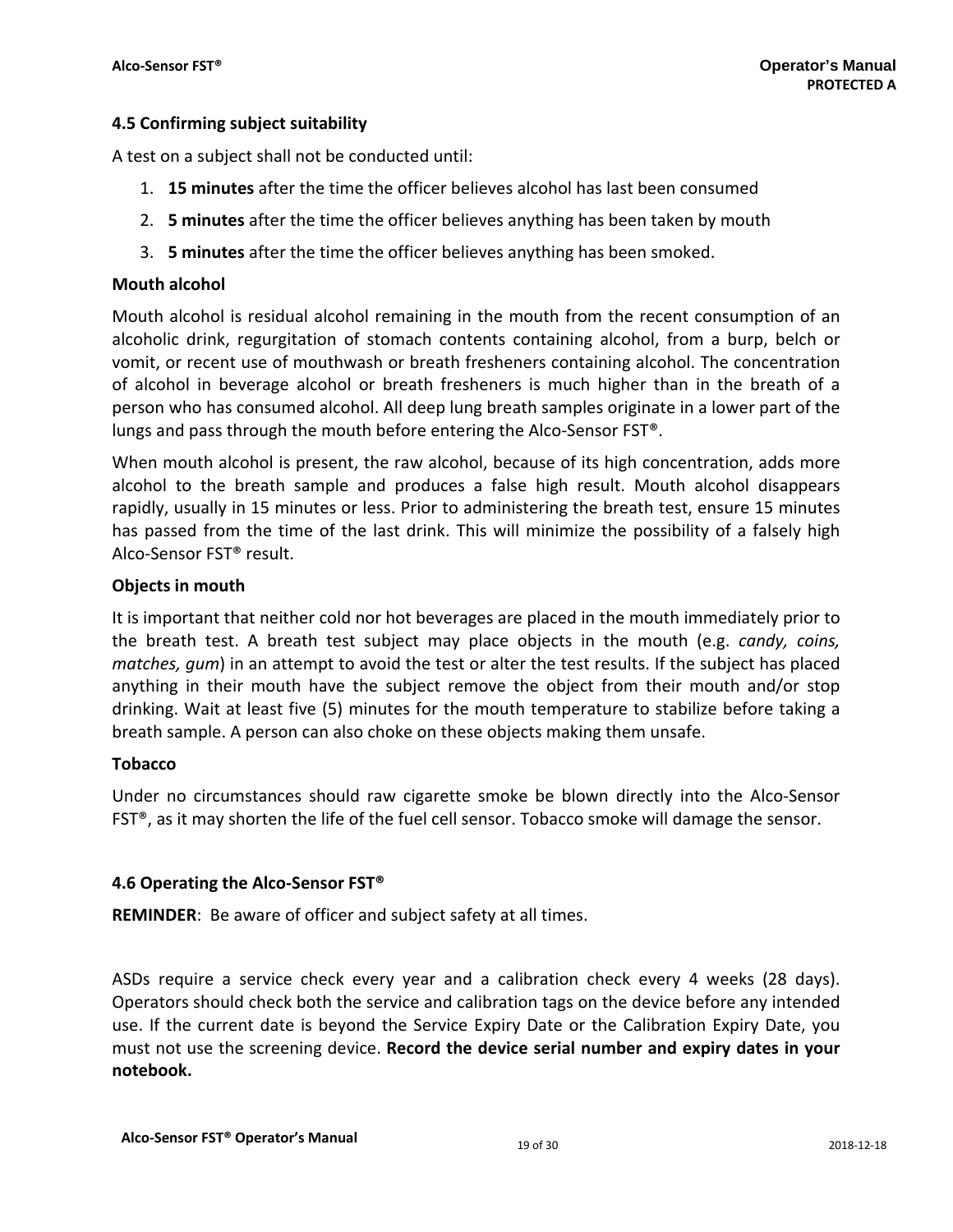- 1. Install a clean, unused Alco‐Sensor FST® mouthpiece from a sealed bag. This mouthpiece is specifically designed to be used with the Alco‐Sensor FST®. Handle the mouthpiece (before and after breath test) in a sanitary manner.
- 2. Depress the Power ON button. A single beep will be heard and the display will show temperature and battery strength.



The Battery Strength Indicator and Temperature in °C (e.g. *27c*) will be displayed momentarily after the device is powered ON. As well, a battery indicator will be displayed indicating the current condition of the battery. If the device does not have sufficient battery power to perform a test either the device display will not power ON or **BAT** will be displayed and testing will be disabled.



The Alco-Sensor FST<sup>®</sup> is designed to operate when the device temperature (not the ambient temperature) is between ‐12°C and 55°C. If the temperature is outside of the proper operating range, the device will indicate **TOO HOT** or **TOO Cold** before powering OFF. If you must perform a test with the device, place it in an environment that will bring it to within the operating temperature range.

3. Perform an air blank test



An air blank test (**BlNK**) is run automatically by the device to ensure that there is not alcohol present from a previous test.



The automatic blank test must result in a zero (**0**) reading before the device will advance to the next step in the testing protocol. After the zero (**0**) is displayed, the device will prompt the operator to WAIT for the next prompt.



If the result of the blank test is not zero, a status message of NULL/FAIL will be generated. The test sequence will be aborted. Ensure that a new mouthpiece is used and that there is no ambient alcohol contamination. The result of the Blank Check must be "0" "WAIT" before the device will continue with the test sequence.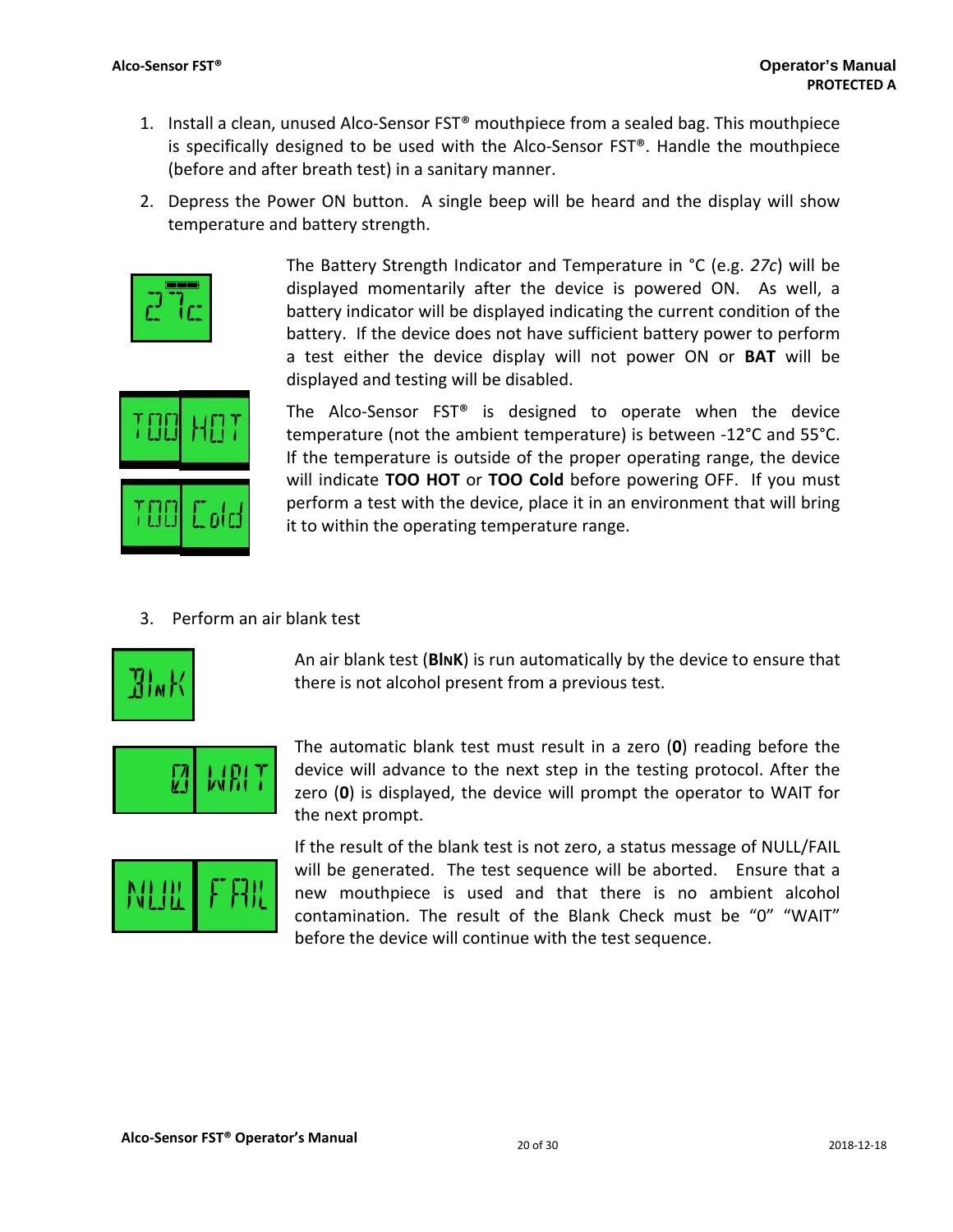4. Breath Sampling:



When ready for a sample of breath, the display shows the icon of a person's head flashing and **Blow**. A double beep will be heard when this appears on the display. Instruct the subject to take a normal breath in and then blow steadily through the mouthpiece until you tell them to stop.

"**take a normal breath in, seal your lips around the mouthpiece, and blow continuously through the mouthpiece until I tell you to stop".**

Once the subject starts to blow with sufficient flow, the icon of the head will stop flashing and a dash will appear to the right of the head. Additional dashes will appear as the subject continues to provide a sample. A continuous tone will be heard as the subject is blowing.

Once three dashes appear a sample will be taken. It is not necessary for the subject to blow hard, but rather a steady and continuous sample is best for successful sample collection. The subject has up to three (3) minutes and/or three (3) attempts in which to provide a suitable sample once the **Blow** message is displayed.

In order for the device to accept a sample, the breath test subject must blow with a minimum flow rate, produce a minimum volume of breath, and blow over a minimum period of time. Once these criteria have been met by the breath test subject, the sample will be accepted and analyzed by the device.

If the subject stops blowing before the minimum sampling requirements are met, then no sample will be taken for analysis. This will be indicated by beep warnings and alternating messages on the display. In such a case, depending on the circumstances, the subject may be offered another attempt to provide an adequate sample. When **Blow** comes back on the display, you may proceed by telling the subject to blow again.

The following status messages may be displayed with inadequate samples of breath:



**Flow LOW** means the subject did not provide a constant breath flow above the minimum flow rate required.

The subject is given three attempts to provide an adequate sample before the test is aborted.

*Solution*: Instruct the subject to provide a continuous sample with a moderate rate of breath flow.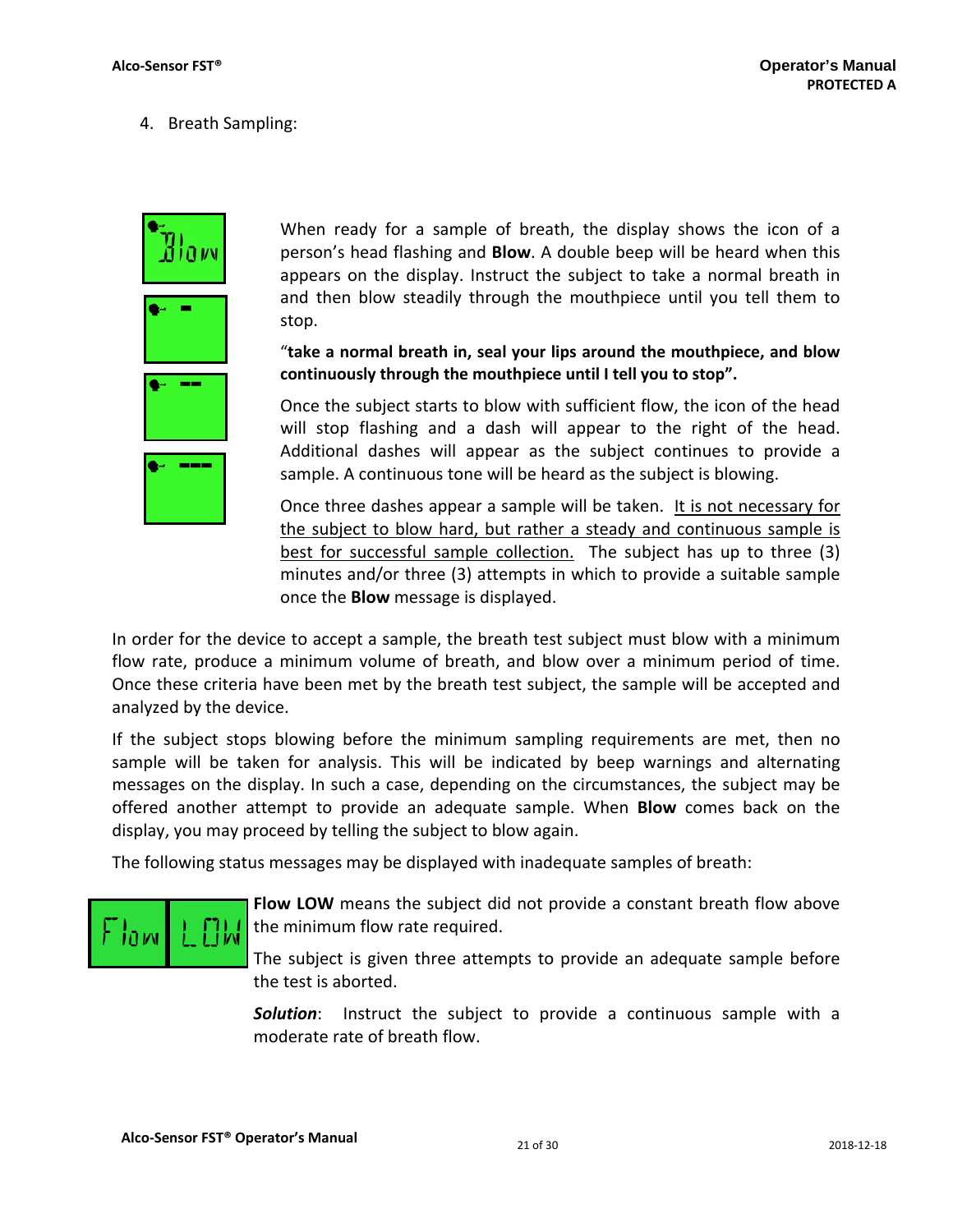

**Flow INS** indicates that the subject's breath flow rate is inconsistent.

*Solution*: Instruct the subject to provide a continuous sample with a moderate rate of breath flow.



**Flow CUT** tells the operator that the subject provided enough breath flow to capture a sample, but their breath flow was stopped too abruptly or there has been an attempt to suck back the breath as the sample is being taken for analysis.

*Solution*: Instruct the subject to provide a continuous sample with a moderate rate of breath flow.



**Flow HIGH** indicates that the subject's breath flow exceeded the maximum allowable flow rate.

*Solution*: Instruct the subject to provide a continuous sample with a moderate rate of breath flow.

In each of these examples, the subject is allowed three (3) attempts to provide an adequate sample before the test is aborted with a **Blow Void** message on the display and the Alco‐Sensor  $FST<sup>®</sup>$  turns itself off. This message will appear after the third failed attempts error message is shown. Instruct the subject to provide a continuous sample with a moderate rate of breath flow. If the subject is to be given the option to attempt another breath sample (after the three unsuccessful attempts), you should replace the mouthpiece with a new one. You will have to initiate a new testing sequence by turning on the Alco-Sensor FST®. Consider retaining the used mouthpiece for evidence.



**BloW Void** – Indicates that the subject has not met the minimum breath flow requirements after 3 attempts.

**Refusals:** If the officer forms the opinion that the subject is refusing to provide a suitable breath sample, retain the mouthpiece for evidence. The officer should make a visual inspection of the mouthpiece used by the subject. The officer should also provide a sample into the device to demonstrate that the device is capable of accepting a sample. The officer should make note that the mouthpieces used were free of obstruction and the device was working properly.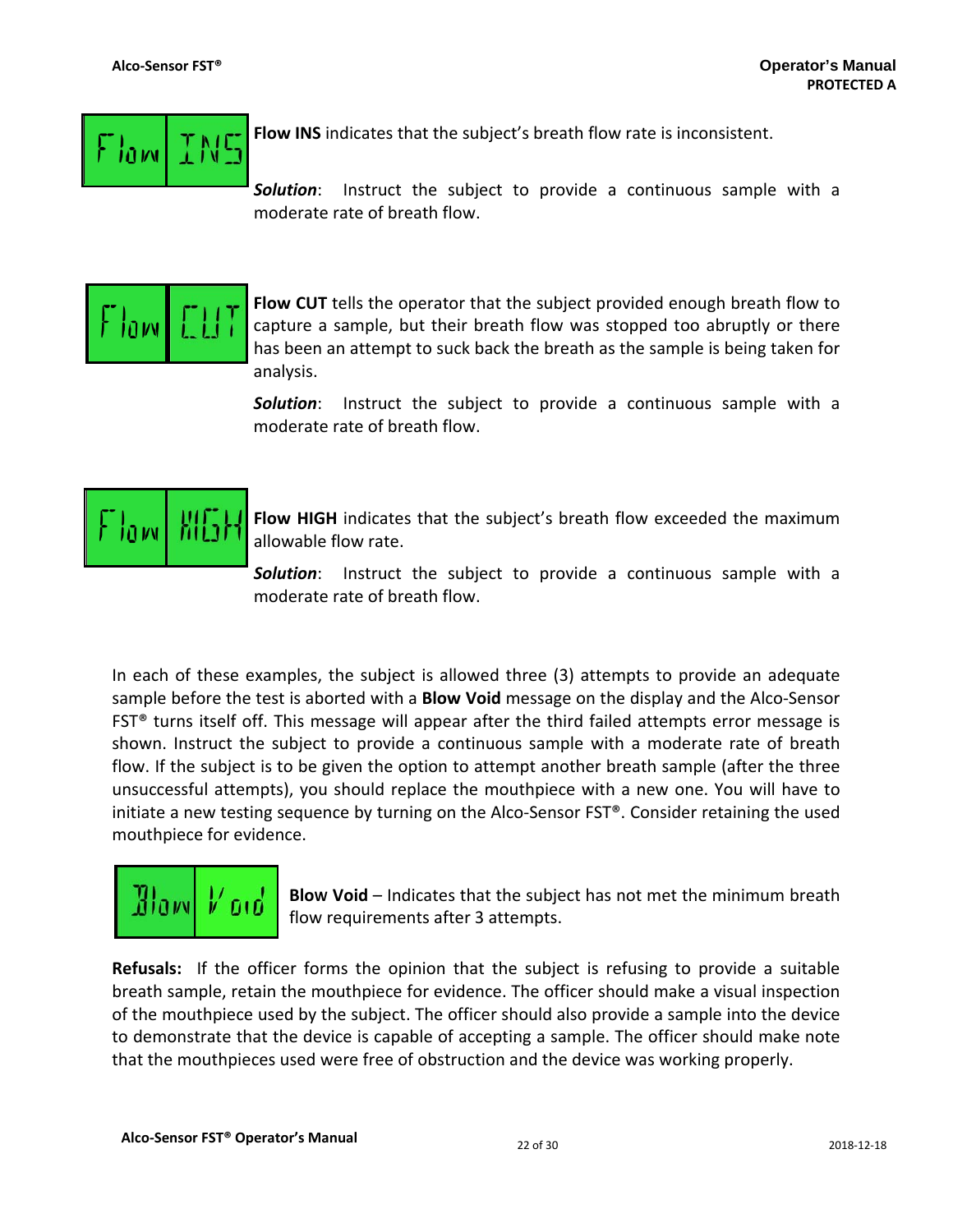5. Analysis



As soon as a successful breath sample has been captured, the analyzing signal will appear. This signal is a display segment (‐‐) scrolling horizontally across the center of the display. At the end of the analysis a result will be displayed for 15 seconds before the device auto‐powers OFF. The backlight turns off after 5 seconds, but results display for 10 seconds after that.

6. Show the test result to the driver and record the result of the analysis as displayed on the Alco-Sensor FST<sup>®</sup> in addition to the time of the test in your notebook.



For results between 0 and 49, a digital result will be displayed for concentrations from 0 to 49 mg%. In British Columbia, a digital result will be displayed for concentrations from 0 to 59 mg%. In this example, the result is 41.



**WARN** will be displayed for concentrations from 50 to 99 mg%. In British Columbia, a WARN result will be displayed for concentrations from 60 to 99 mg%. The background colour will change to yellow.



**FAIL** will be displayed at 100 mg% or higher, and the background colour changes to red.

The result will be displayed for 10 seconds before the device will autopower **OFF**.

7. Remove & Discard Mouthpiece

After taking the subject's alcohol reading you should remove and discard the mouthpiece. For your own hygiene, you may wish to place the wrapper over the blowing end before touching the used mouthpiece with your fingers. Discard the used mouthpiece properly.

8. Power OFF

Depress and release the **OFF** button. This is located below the display screen. The device will auto power down after 10 seconds after the result has been displayed. If a result is not obtained, the device will switch itself off automatically after displaying **Blow** for three (3) minutes.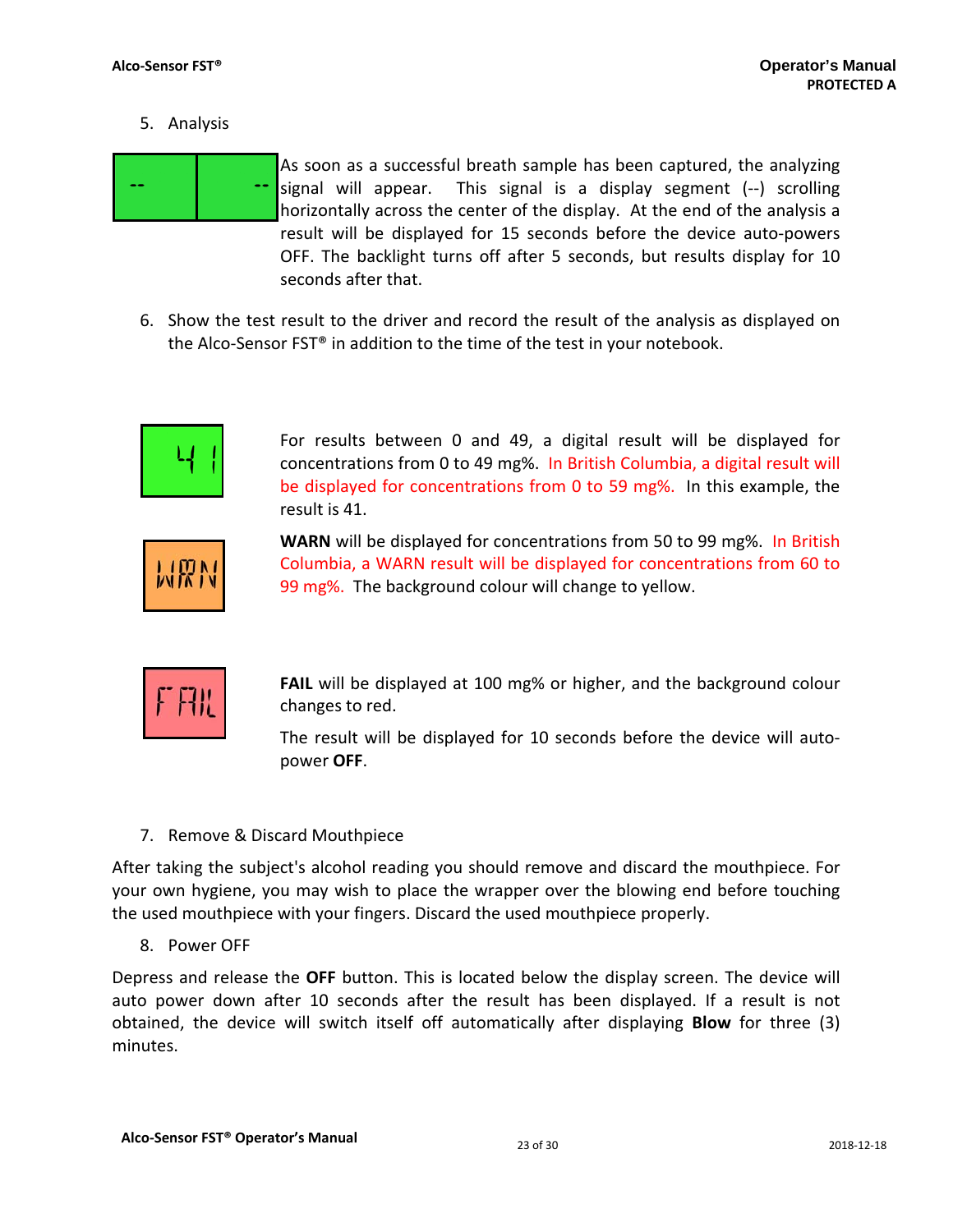## **5.0 Response to Subject Sample Results**

Responses to subject sample results will depend on provincial legislation.

## **5.1 ASD Refusals**

For unequivocal refusals, record in your notes the words of the subject indicating the refusal. If a driver is indecisive in a refusal and says something like; "yeah, I guess I won't blow", you should press for a clear refusal and a response like; "no, I will not blow".

For equivocal refusals where a driver pretends to comply in providing a breath sample but does not blow long enough or hard enough to cause sample acceptance, you must document why you concluded the subject was refusing. You should record in your notes some of the details of the refusal such as how many times the driver attempted to blow, if the cheeks puffed out, if air blew around the mouthpiece, and the display messages for the device while the subject was blowing. It may be necessary to demonstrate to the subject how to provide a proper sample into the ASD and to ask if the instructions have been understood. You may have to explain to the subject several times and in different ways how to provide a proper sample.

If a driver demands to speak to a lawyer before blowing, do not declare a refusal until after you advise there is no right to a lawyer before the test, and non‐compliance will result in a refusal charge. You should explain to the driver the jeopardy faced by failing or refusing to provide a suitable sample, such as "You may be charged with a criminal offence which carries the same penalties as an impaired driving conviction, and which may include losing your license for a year or more, and significant financial penalties and possible jail time".

In refusal cases, it is a good practice to visually inspect the mouthpieces for obstructions after they have been used and to retain them as evidence.

After an equivocal refusal, insert a new mouthpiece into the ASD and provide a sample yourself to demonstrate the device is capable of accepting a breath sample. **Record this information in your notes and report it in the RCC or IRP.**

ASD refusals are to be handled via the IRP Refusal Process **or** the *Criminal Code* process, which will include issuing a 24 hour prohibition (Section 215 BC *Motor Vehicle Act* (MVA)) and an Administrative Driving Prohibition (Section 94.1 MVA), and an Appearance Notice.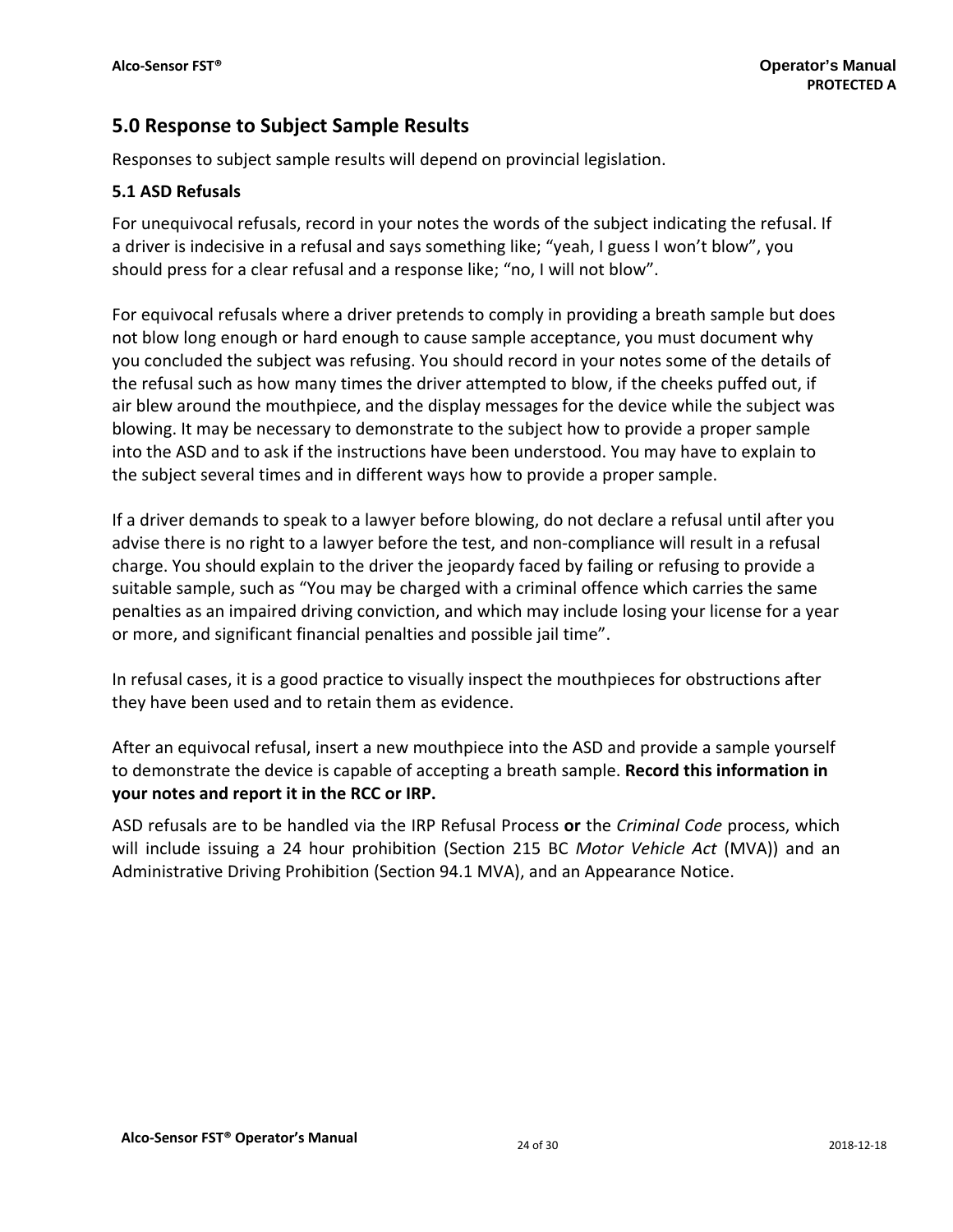## **5.2 Fail Result**

A **FAiL** result will give you reasonable grounds to make an evidentiary breath demand under section 320.28(1)(a)(i) of the *Criminal Code* and may be the primary grounds for the evidentiary demand. You should arrest or detain the driver, provide a Section 10 Charter notification, police caution and read the breath demand as soon as practicable,. **Record the times of the demand, charter, and police caution in your notes.** 

In court, you will be asked what the **FAiL** result means and you should respond that it indicates the driver's blood alcohol concentration was 100 mg% or more and therefore the driver's ability to operate a motor vehicle was impaired by alcohol.

At this point you may decide to issue the driver an IRP under the BC *Motor Vehicle Act* (MVA) rather than proceed with the C*riminal Code* investigation. However, if you choose to issue an IRP you must inform the driver of the right to a second breath test on a different ASD and that the lower of the two results will prevail:

"I have reasonable grounds to believe: Based on the result of your approved screening device test that your ability to drive is affected by alcohol. I therefore direct you to surrender your driver's licence.

You are now prohibited from driving.

In accordance with the Motor Vehicle Act, I am informing you that you have the right to a second test by providing a second sample of breath into a different Approved Screening Device. You must request the second test forthwith and prior to the service of your Notice of Prohibition. By legislation the lower of the two test results will prevail.

Do you understand? Would you like to provide a second breath sample? "

If a second ASD is not available you will not be able to proceed with an IRP and should consider proceeding criminally, or issuing a 24 hour prohibition pursuant to Section 215 of the MVA.

Following the second ASD test (and provided it is a **WARN** or **FAiL**):

1.Seize the individual's driver's licence even if it is from another jurisdiction.

2.Complete the Notice of Prohibition (MV2723) and serve it on the driver.

3.Complete the Report to Superintendent (MV2724) and the IRP narrative togetherwith other relevant information including civilian and police witness reports.

4.Ensure the Report to Superintendent is sworn.

5.Fax all forms including the Certificates of a Qualified ASD Calibrator (form ED6126)and Vehicle Impoundment documents (if applicable) to RoadSafetyBC before going off shift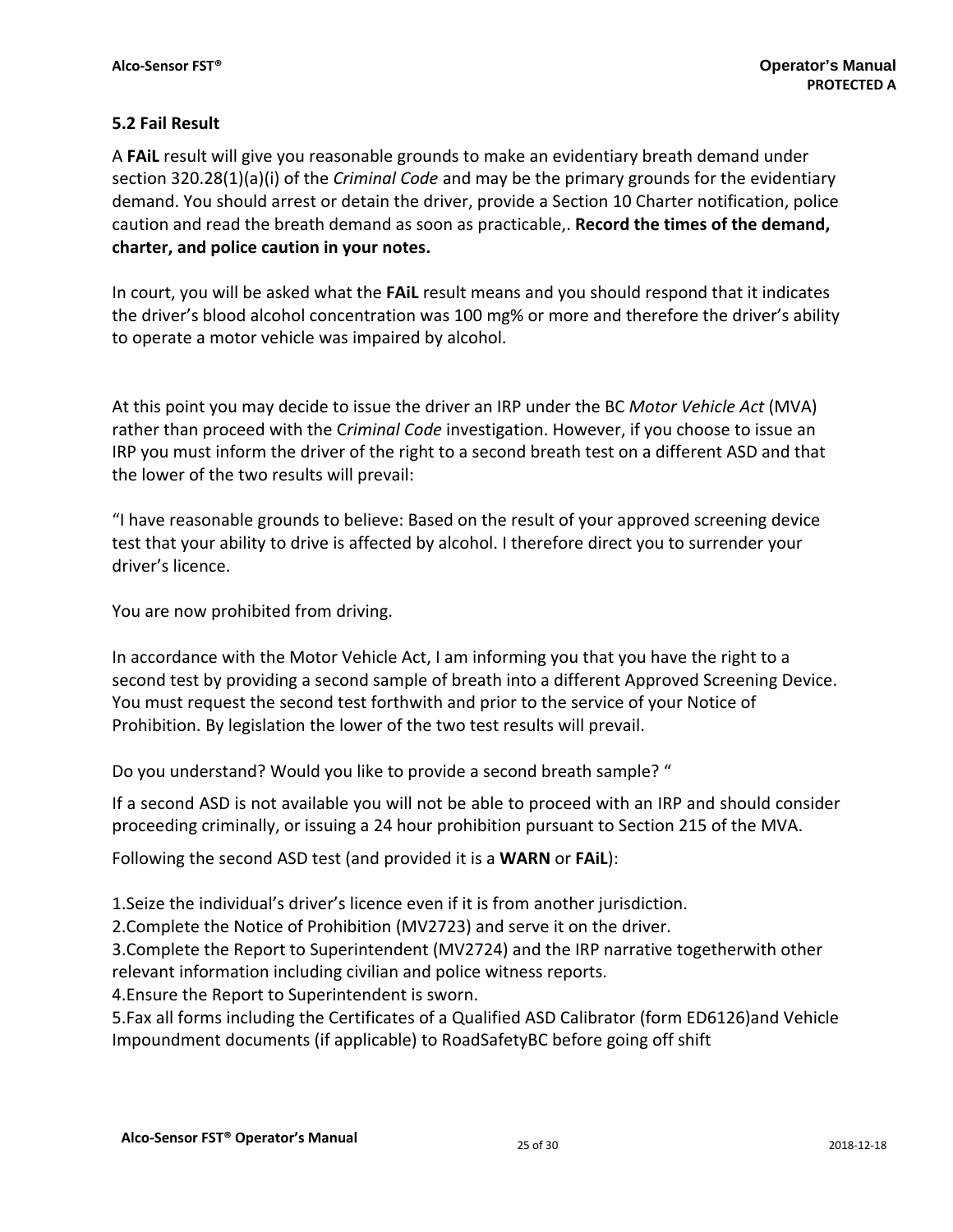## **5.3 Warn Result**

A **WARN** reading has no criminal consequence and does not contravene the *Criminal Code.* However, an officer must issue a 3, 7, or 30 day IRP under section 215.41 of the MVA if the driver is advised of the right to a second ASD test*,* and if a second ASD is available. If no second ASD is available an officer may issue a 24 hour driving prohibition under section 215 of the MVA.

## **5.4 ASD Readings of 51 – 59 mg%**

An IRP cannot be issued where the BAC is in the digital reading range of 59 mg% or less. However, a 24 hour prohibition pursuant to section 215 MVA may be issued where the BAC is in the range of 51 – 59 mg%. Complete MV2634 when issuing a 24 hour prohibition.

## **5.5 ASD Readings of 0 – 50 mg%**

If a digital result in the range of  $0 - 50$  mg% is obtained and you have no other reason to believe the driver is affected by alcohol you should take no action. However, "L" or "N" drivers must have no alcohol in their bodies, and for readings of 5 ‐ 50 mg% you may issue a 12 hour suspension under Section 90.3 MVA. Complete MV2906 when issuing a 12 hour suspension. A violation ticket for driving contrary to restrictions of licence may also be issued.

## **6.0 Troubleshoot Issues**

The Alco-Sensor FST<sup>®</sup> has a number of other status messages that may be displayed.



The device has not had a successful accuracy check within the designated lock out number of days. No further testing can be performed until a successful accuracy check has been conducted by a Qualified Technician trained in the calibration of the Alco‐Sensor FST®.

In accordance with the *Recommended Standards and Procedures* of the Alcohol Test Committee, the Alco‐Sensor FST® must have an accuracy check performed every 31 days. If the ASD has not had an accuracy check performed within the past 28 days, it must not be used to conduct subject tests.



Device temperature **TOO Cold** for test type being performed.

Device temperature **TOO HOT** for test type being performed.

**Alco‐Sensor FST® Operator's Manual** <sup>26</sup> of <sup>30</sup> <sup>2018</sup>‐12‐<sup>18</sup>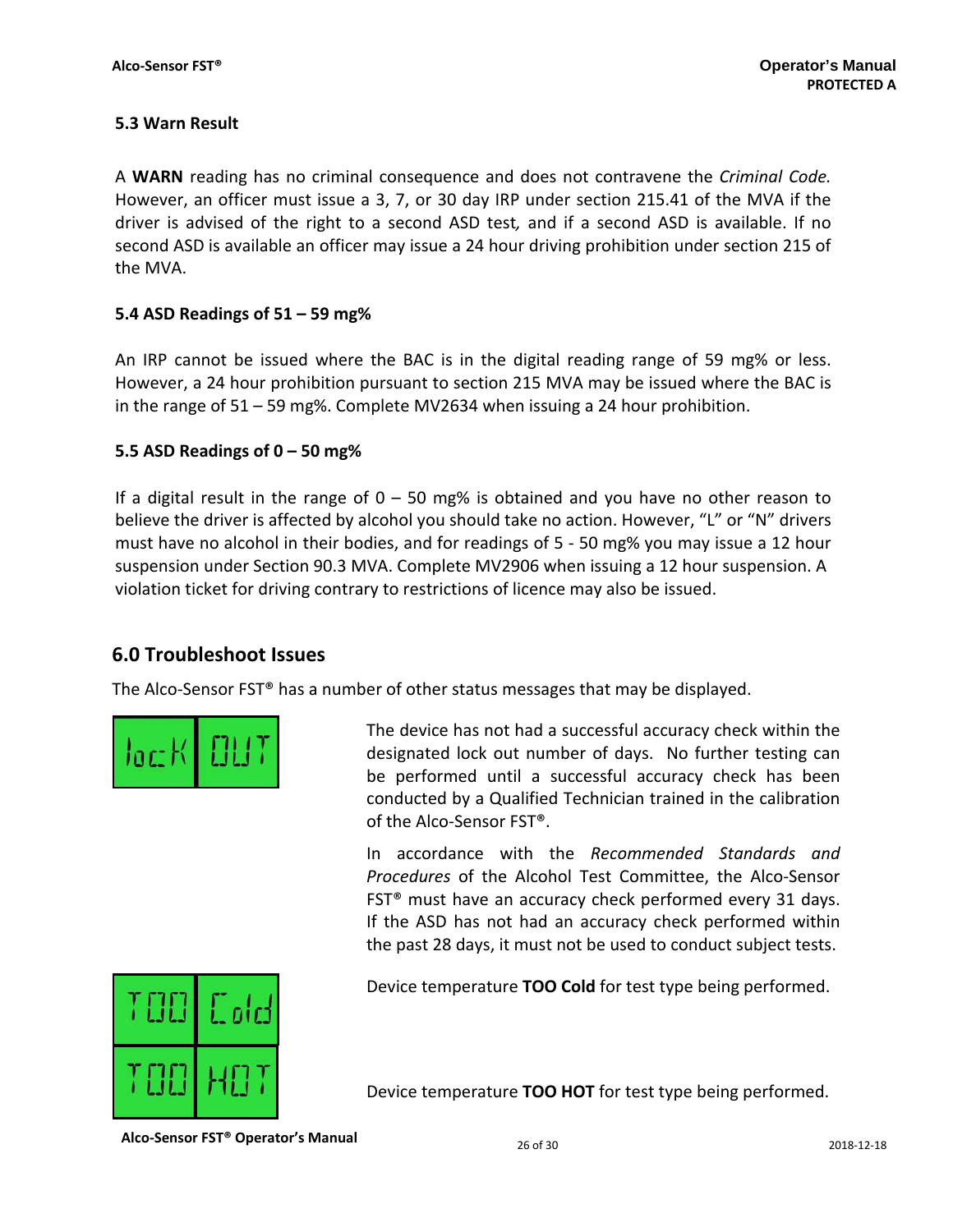

No sample has been provided within the 3‐minute time

Indicates that the subject has not met the minimum breath flow requirements after 3 opportunities to provide a sample.

The Alco-Sensor FST<sup>®</sup> has been designed to be immune to RFI.

Device has detected possible Radio Frequency Interference (RFI) at the time of the test and aborted the test process. Transmission on portable radios, in‐car radios and cellular telephones is not advisable while conducting a test. Solution: Do not transmit on radios while conducting a test on the ASD.

The result of the sample analysis is higher than the device

VOID followed by E29 is displayed when the amount of alcohol sampled is too high for the device to process.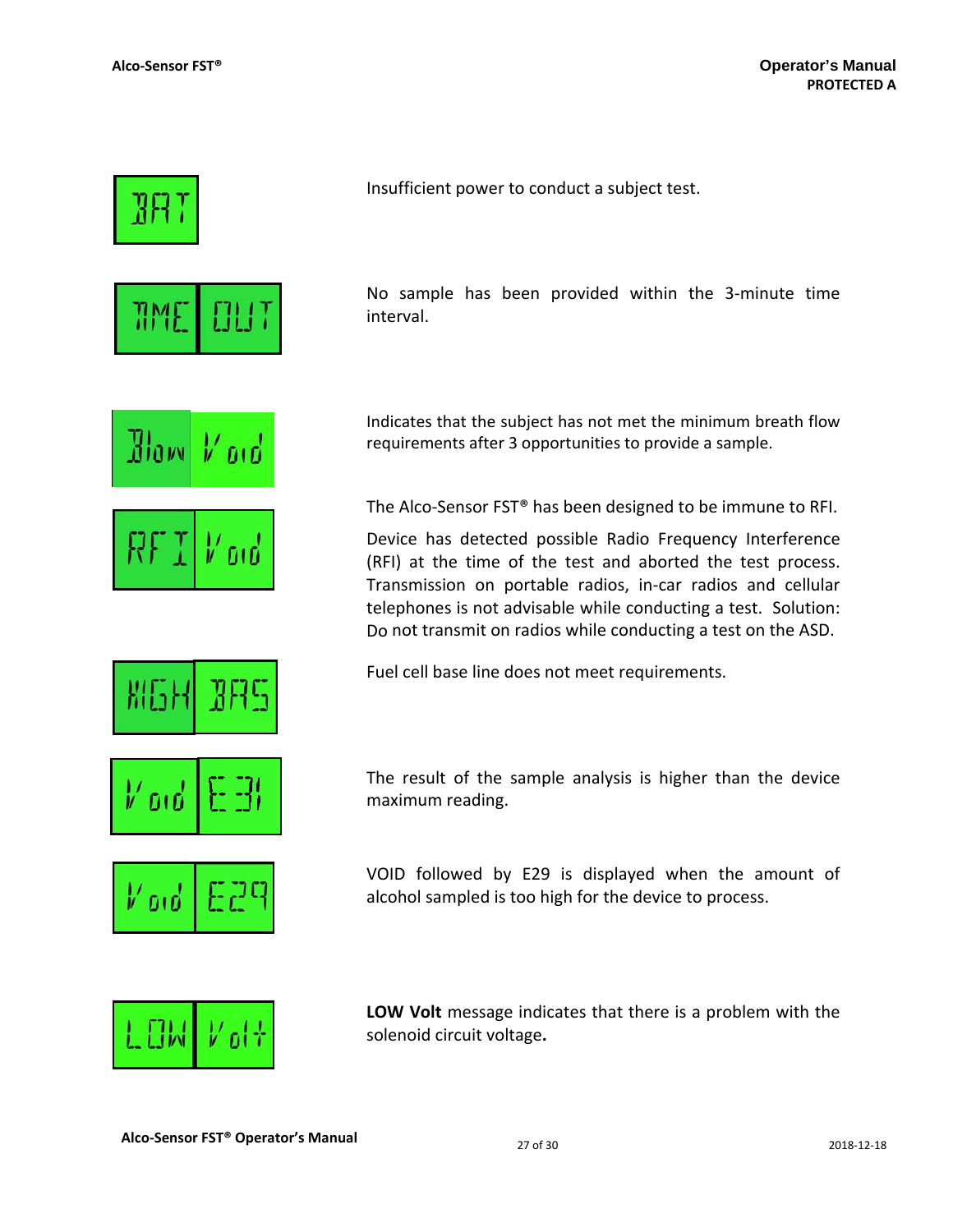

malfunction.



If the Alco-Sensor FST<sup>®</sup> does not have sufficient battery power to perform a test, either the display will not power on or **BAT** will be displayed and testing will be disabled. The battery strength indicator has three bars

VOID followed by E32 is displayed when there is an internal

## **7.0 ASD Policy and Precautions**

**Smoking:** Do not allow the subject to blow smoke into the device. Wait 5 full minutes after smoking by the subject before taking a breath sample. The presence of smoke in a breath sample can damage the fuel cell.

## **Mouth Alcohol:**

Alcohol present in the subject's mouth as a result of recent consumption of alcoholic beverages or belching/ burping/ vomiting can cause falsely high test results. If you have reason to believe alcohol has been consumed in the 15 minutes before you wish to perform an ASD test you must wait an appropriate time to ensure there are 15 full minutes before asking the subject to provide a sample of breath. You should explain to the driver the reason for the delay. If there is no reason to suspect mouth alcohol contamination you should take the breath sample forthwith.

## **Manual Button:**

There is no Manual button for the Alco‐Sensor FST®.

## **Radio Frequency Interference (RFI)**:

If radio frequency interference affects the device **RFI Void** will appear on the display and the test sequence will be aborted. If this happens, remove the source of the interference and start a new test sequence.

## **Alco‐Sensor FST® Operating Temperature:**

The Alco-Sensor FST<sup>®</sup> has an acceptable operating temperature range of -12<sup>°</sup>C to 55<sup>°</sup>C. If the device temperature is not in the correct temperature range, it will provide a status message and abort the test sequence.

## **Materials in the Mouth:**

It is important that neither cold nor hot beverages are placed in the mouth immediately prior to the breath test. A breath test subject may place objects in the mouth (e.g. candy, coins, matches, gum) in an attempt to avoid the test or alter the test results. If the subject has placed anything in their mouth have the subject remove the object from their mouth and/or stop drinking. Wait at least five (5) full minutes for the mouth temperature to stabilize before taking a breath sample. A person can also choke on these objects making them unsafe.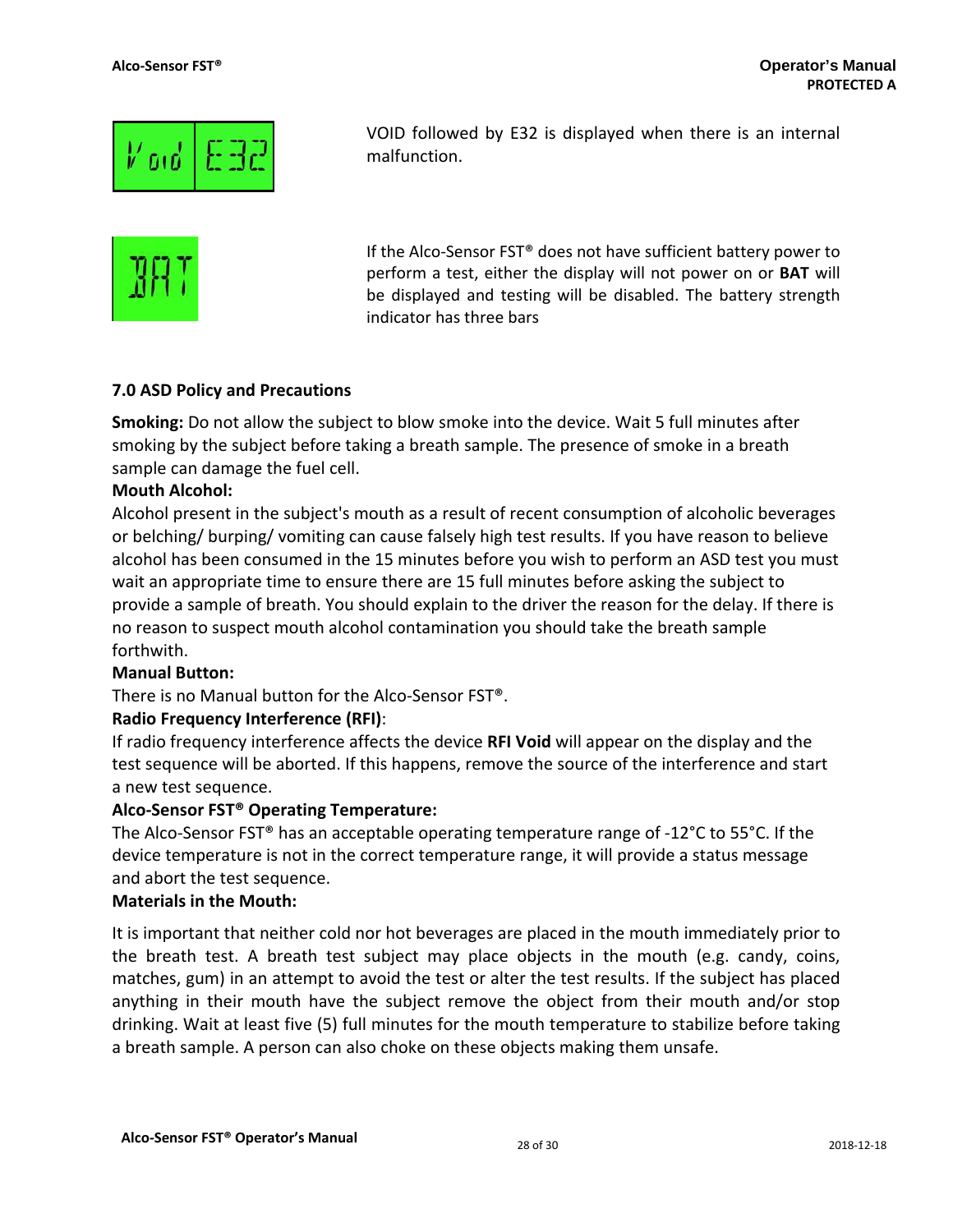## **Alco‐Sensor FST® Battery:**

If the device battery voltage is too low to perform a test sequence, the display will show **BAT** and testing will be disabled, or the device will not turn on. Return the unit to a qualified ASD calibrator for battery replacement.

## **Service and Repair:**

The Alco-Sensor FST<sup>®</sup> requires a yearly service check. For annual service and all repairs (other than battery replacement) ship the unit to the authorized service agency: DAVTECH Analytical Services Inc.

## **8.0 Additional Considerations**

## **8.1 Alternative Reasons for Subject Impairment**

When alcohol and various drugs are taken in combination, unexpected results may occur. Combination effects are often characterized by relatively low BAC and the presence of gross symptoms of impairment and intoxication. When alcohol-drug interaction impairment is suspected, medical assistance may be required. Alternatively, a Drug Recognition Evaluator (DRE) may be consulted. Further investigation may be required.

In addition, a medical crisis may mimic impairment due to alcohol and/or drugs.

## **8.2 Articulation**

Be prepared to articulate discrepancies between the Alco-Sensor FST<sup>®</sup> and evidentiary test. There may be occasions when the Alco-Sensor  $FST^*$  result does not correspond with the results from the subsequent evidentiary test. For example, a **FAIL** result was obtained on the Alco-Sensor FST® but the subsequent evidentiary result was less than 100mg%. These discrepancies may be due to:

1. Time delay between Alco-Sensor FST® test and evidentiary test

The result obtained on the ASD may differ from the result obtained on an Approved Instrument as a result of the time delay between the tests. As time passes, the breath test subject will be eliminating alcohol, resulting in a lower blood alcohol concentration at the time of the later breath tests.

2. Presence of mouth alcohol

If mouth alcohol is present, and a 15 minute time period is not implemented prior to testing on the ASD, a false high result may be obtained on the ASD, followed by a lower result on the approved instrument. This can be avoided by ensuring that a 15 minute wait period occurs when recent consumption of alcohol is suspected.